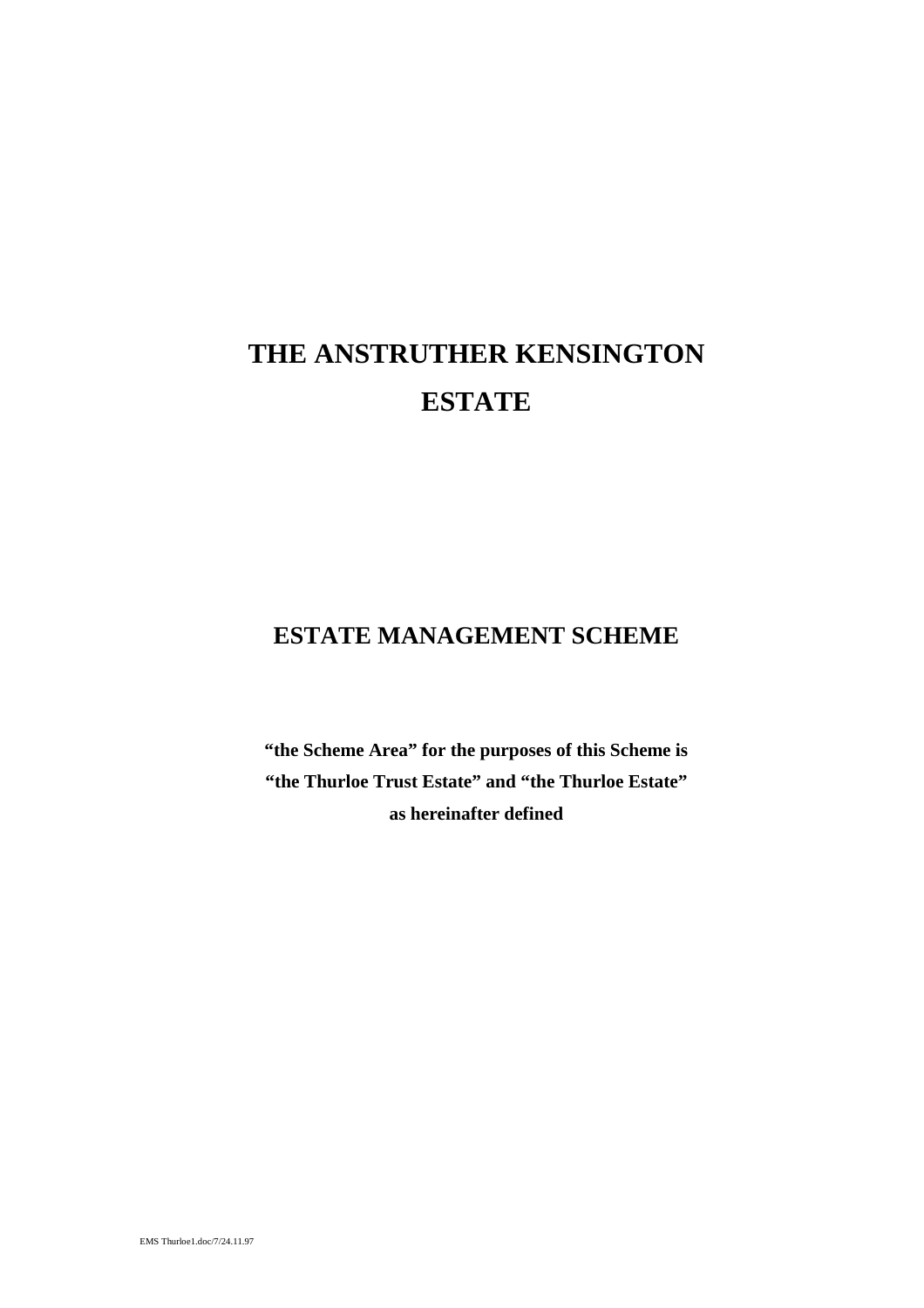### **Index**

| <b>Clause</b> | <b>Heading</b>                                                                                       | Page         |
|---------------|------------------------------------------------------------------------------------------------------|--------------|
| 1.            | Definitions                                                                                          | $\mathbf{1}$ |
| 2.            | Application and enforceability of Scheme                                                             | 4            |
| 3.            | Provision for unpaid sums payable to the Landlord under the<br>Scheme to become charged on property  | 5            |
| 4.            | Provisions as to change of ownership                                                                 | 6            |
| 5.            | Provisions as to termination and variation of Scheme and<br>transfer of Landlord's powers and rights | 6            |
| 6.            | <b>Notices</b>                                                                                       | 7            |
| 7.            | Owner's obligations                                                                                  | 7            |
| 8.            | Landlord's right to carry out works in default                                                       | 7            |
| 9.            | Landlord's obligations                                                                               | 8            |
| 10.           | Provisions relating to communal gardens                                                              | 8            |
| 11.           | Provisions relating to certain roadways                                                              | 9            |
| 12.           | Landlord's co-operation                                                                              | 9            |
|               | Schedule 1 Restrictions applicable to enfranchised properties                                        | 9            |
|               | Schedule 2 Other obligations of Owners                                                               | 14           |
| Schedule 3    | Obligations of The Landlord                                                                          | 23           |
|               | Schedule 4 Provisions relating to Communal Gardens                                                   | 25           |
|               | Schedule 5 Provisions relating to properties in certain roadways                                     | 27           |
|               | Schedule 6 Provision for the Executive Committee                                                     | 28           |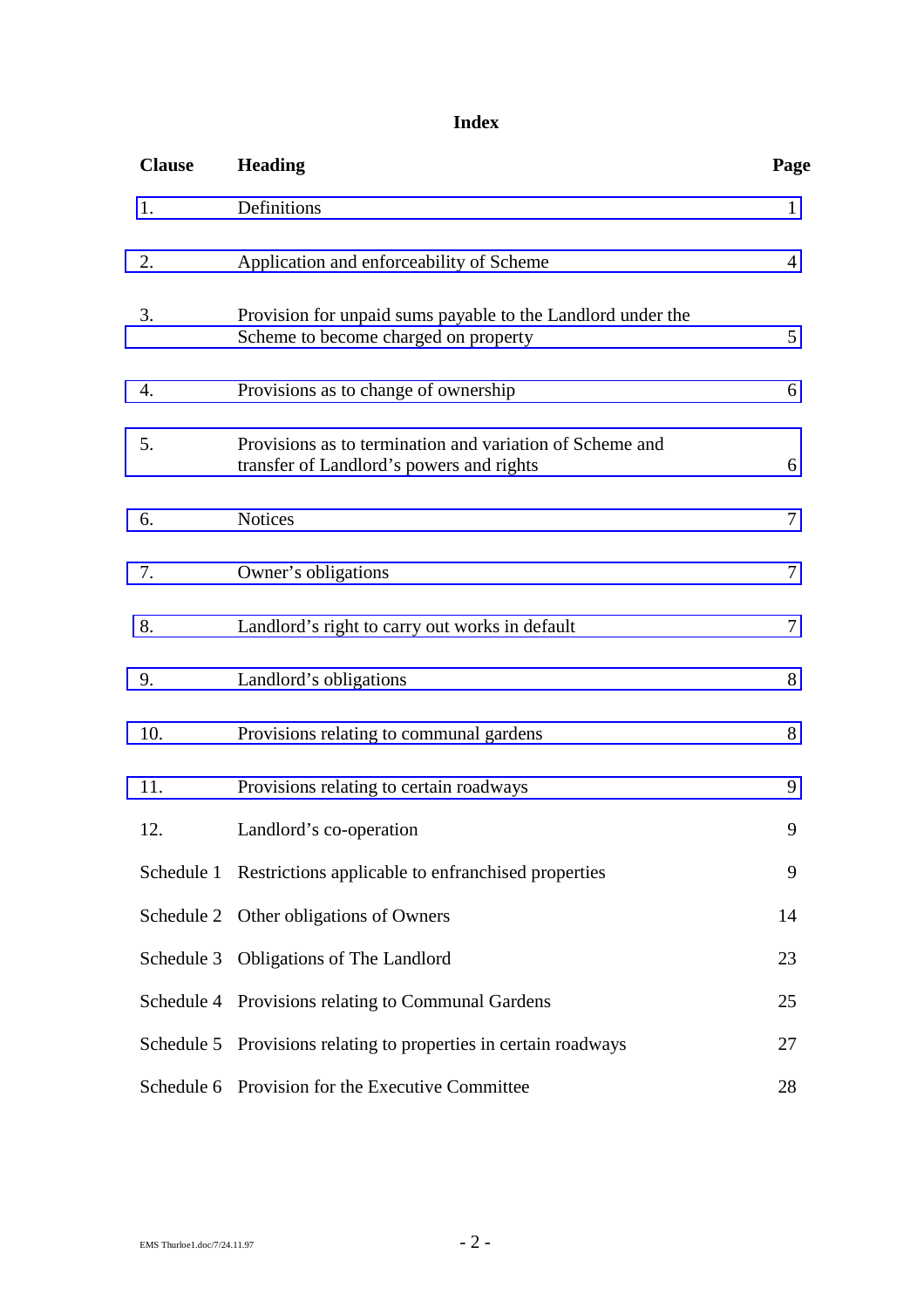## <span id="page-2-0"></span>**THE ANSTRUTHER KENSINGTON ESTATE SCHEME OF MANAGEMENT UNDER THE LEASEHOLD REFORM, HOUSING AND URBAN DEVELOPMENT ACT 1993**

### **1. Definitions**

In this Scheme the following expressions shall have the following meanings namely:

| "the Scheme Area"          | that portion of the Estate identified on the front  |
|----------------------------|-----------------------------------------------------|
|                            | page of this Scheme                                 |
| "the Existing Enfranchised | 2 3 4 8 and 10 Thurloe Close, 8 North Terrace, 6    |
| Properties"                | 8 9 10 11 12 13 15 17 and 18 Alexander              |
|                            | Place, 2 3 4 5 6 8 9 12 14 19 20 and 25             |
|                            | South Terrace, 22 and 23 Alexander Square           |
| "the 1967 Act"             | Leasehold Reform Act 1967 as amended                |
| "the 1993 Act"             | Leasehold<br>Reform, Housing and<br>Urban           |
|                            | Development Act 1993                                |
| "the Plan"                 | the Plan annexed hereto                             |
| "the Estate"               | comprises four separate areas being (1) the         |
|                            | Alexander Trust Estate (2) the Thurloe Trust        |
|                            | Estate (3) the Thurloe Estate and (4) The Thurloe   |
|                            | <b>Close Estate</b>                                 |
| "the Thurloe Close Estate" | that portion of the Estate shown hatched black      |
|                            | on the Plan (including any vaults existing beneath) |
|                            | pavement level), the freehold being vested in       |
|                            | Bircham & Co. Nominees (No. 2) Limited and          |
|                            | James William Dolman (save in respect of the        |
|                            | <b>Existing Enfranchised Properties</b> )           |
| "the<br>Alexander<br>Trust | that portion of the Estate shown edged red on       |
| Estate"                    | the Plan (including any vaults existing beneath     |
|                            | pavement level), the freehold being vested in       |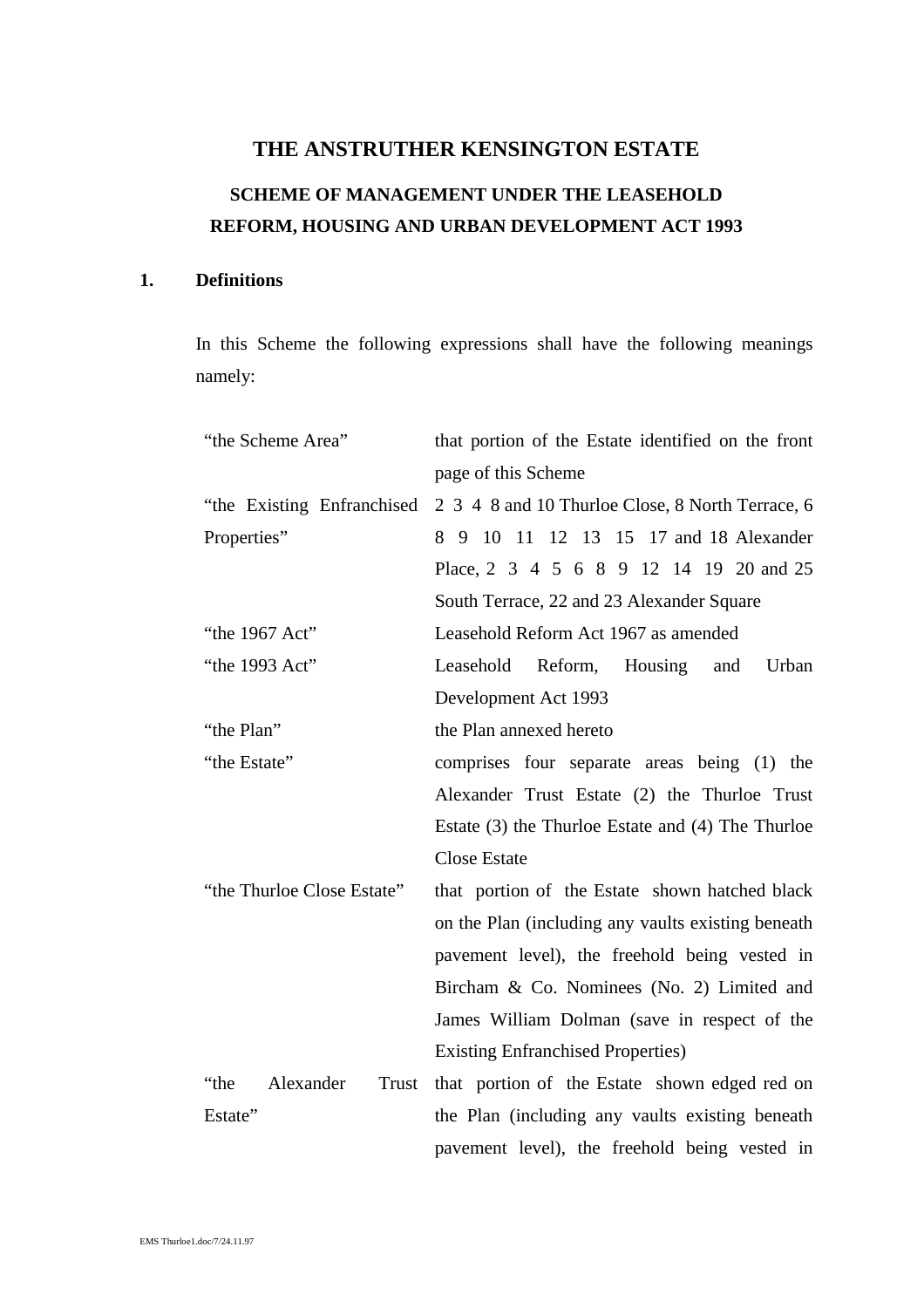|                                  | Bircham & Co. Nominees (No. 2) Limited and           |
|----------------------------------|------------------------------------------------------|
|                                  | James William Dolman (save in respect of the         |
|                                  | <b>Existing Enfranchised Properties</b> )            |
| "the Thurloe Trust Estate"       | that portion of the Estate shown edged green on      |
|                                  | the Plan (including any vaults existing beneath      |
|                                  | pavement level), the freehold being vested in        |
|                                  | Bircham & Co Nominees (No. 2) Limited and            |
|                                  | <b>James William Dolman</b>                          |
| "the Thurloe Estate"             | that portion of the Estate shown edged blue on the   |
|                                  | Plan (including any vaults existing beneath          |
|                                  | pavement level)                                      |
| Fife<br><b>''Ian</b><br>Campbell | means IAN FIFE CAMPBELL ANSTRUTHER and               |
| Anstruther"                      | his successors in title or other the person or       |
|                                  | persons in whom for the time being is vested the     |
|                                  | freehold of the Thurloe Estate                       |
| "The Landlord"                   | Bircham & Co. Nominees (No. 2) Limited James         |
|                                  | William<br>Dolman and Ian Fife Campbell              |
|                                  | Anstruther but as the freehold titles of this Estate |
|                                  | are vested in different bodies or persons in respect |
|                                  | of different areas formerly forming part of the      |
|                                  | Estate then as regards each such area the            |
|                                  | expression "the Landlord" shall mean either          |
|                                  | Bircham & Co Nominees (No. 2) Limited and            |
|                                  | James William Dolman or Ian Fife Campbell            |
|                                  | Anstruther in whom such freehold title over such     |
|                                  | area is then vested and the expression "the Estate"  |
|                                  | shall mean that area                                 |
| "The Landlord's Surveyor"        | Messrs Cluttons of 48 Pelham Street London           |
|                                  | SW7 or any replacement thereof                       |
| "enfranchisement"                | the acquisition of the freehold of any part of the   |
|                                  | Estate from either the Bircham & Co Nominees         |
|                                  | (No. 2) Limited and James William Dolman or          |
|                                  | Ian Fife Campbell Anstruther whether acquired        |
|                                  |                                                      |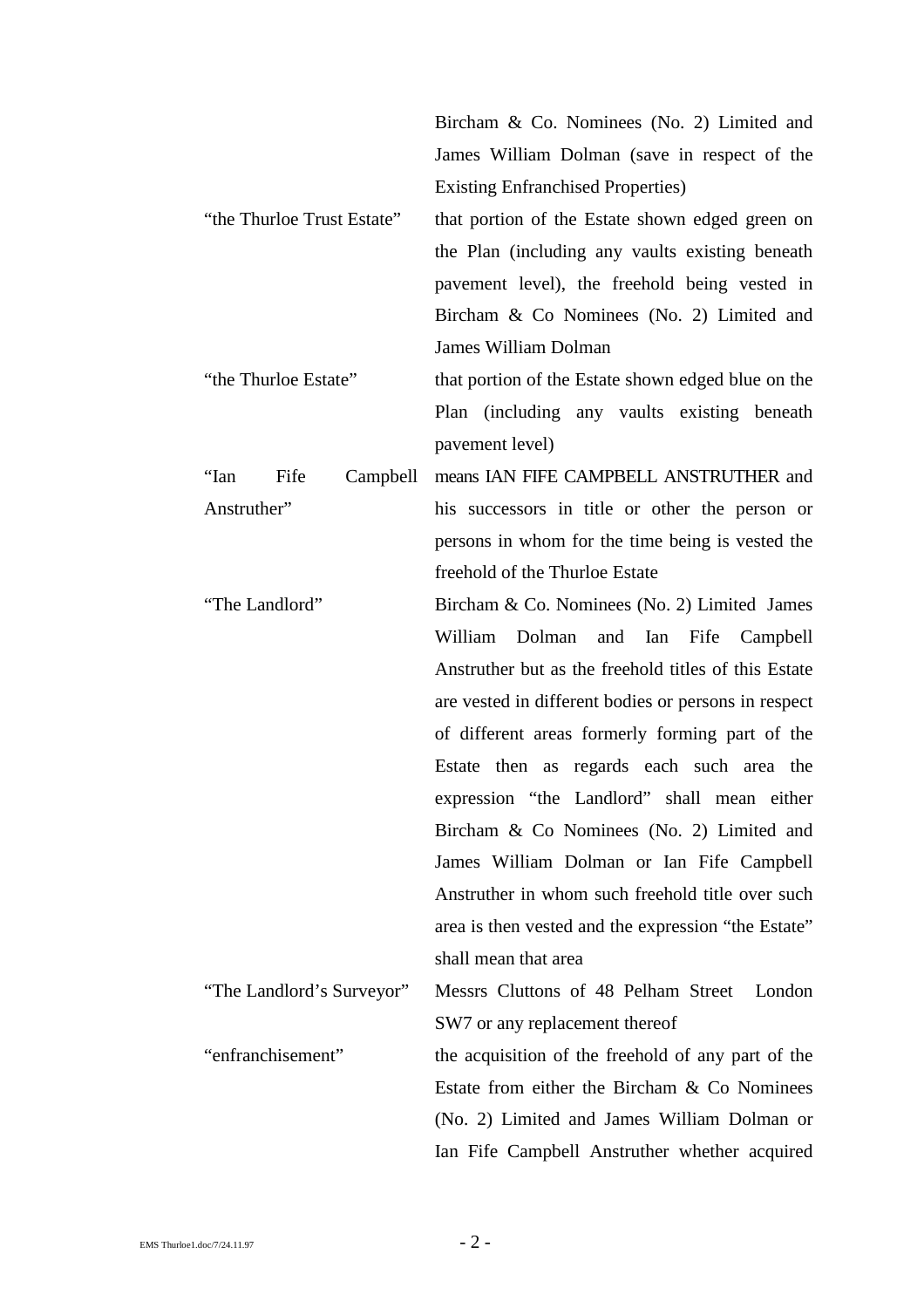|                           | pursuant to Part I of the 1967 Act or pursuant to   |
|---------------------------|-----------------------------------------------------|
|                           | Chapter I of Part I of the 1993 Act or otherwise    |
|                           | whether or not the person so acquiring the          |
|                           | freehold shall have been entitled to a leasehold    |
|                           | interest in such part of the Estate                 |
| "unenfranchised property" | any part of the Estate which for the time being     |
|                           | shall not have been subjected to enfranchisement    |
| "enfranchised property"   | any property forming part of the Estate which shall |
|                           | have been subjected to enfranchisement or which is  |
|                           | one of the Existing Enfranchised Properties         |
| "Leaseholder"             | a lessee of any property under a lease having an    |
|                           | initial term of 21 years or more                    |
| "Leaseholders"            | has a corresponding meaning                         |
| "Owner"                   | every person (other than a mortgagee not in         |
|                           | possession) who from time to time is in             |
|                           | occupation of or holds an interest in<br>an         |
|                           | enfranchised property save that for the purpose of  |
|                           | Paragraphs 1 and 6 (repairs) 7 (insurance) 8        |
|                           | (reinstatement) 9 and 10 (contribution to common    |
|                           | expenditure) of the Second Schedule and for the     |
|                           | purposes of the Fourth Schedule the expression      |
|                           | "Owner" shall only include a person holding an      |
|                           | interest in an enfranchised property which is       |
|                           | either freehold or if leasehold was granted for a   |
|                           | term certain of 7 years or more                     |
| "Owners"                  | has a corresponding meaning                         |
| "the date of              | the date of the conveyance or transfer whereby the  |
| enfranchisement"          | freehold of an enfranchised property was acquired   |
|                           | by enfranchisement or in the case of the Existing   |
|                           | Enfranchised Properties the date of approval of     |
|                           | this Scheme by the Leasehold Valuation Tribunal     |
| "Blocks of Property"      | One the following:-                                 |
|                           | 7-11 (inclusive) North Terrace                      |
|                           |                                                     |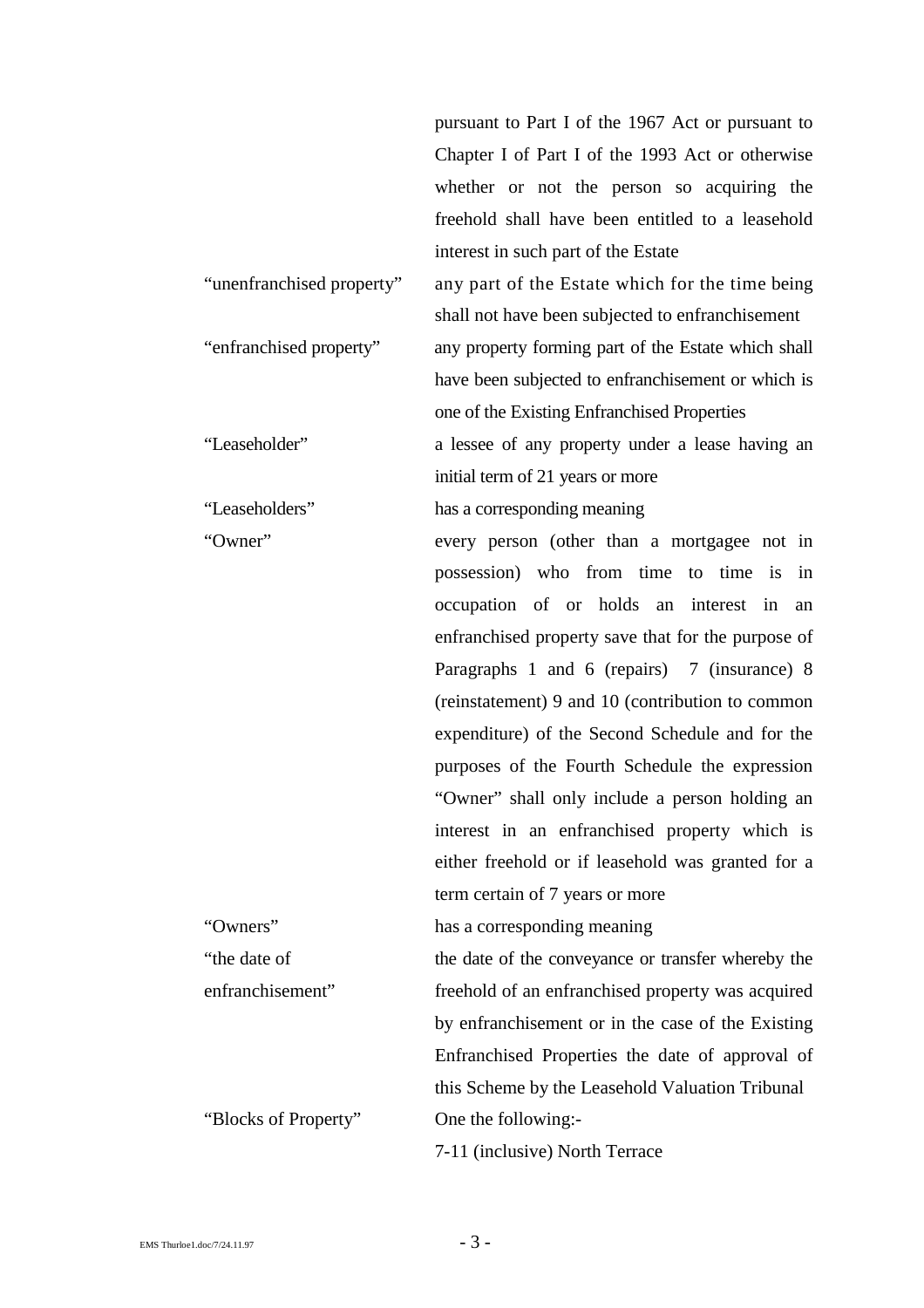<span id="page-5-0"></span>

|                        | 5-20 (inclusive) Alexander Square                 |
|------------------------|---------------------------------------------------|
|                        | {21-24 (inclusive) Alexander Square               |
|                        | {and 1-33 odd and 2-22 even South Terrace         |
|                        | 1-21 odd and 2-22 even Alexander Place            |
|                        | 9-33 (inclusive) Thurloe Square                   |
|                        | 34-49 (inclusive but excluding 45 and 46) Thurloe |
|                        | Square                                            |
|                        | {18-21 Thurloe Place and 1-11 Thurloe Street odd  |
|                        | {and 12-16 Thurloe Place and Amberwood House      |
|                        | {and Thurloe Lodge}                               |
|                        | 1-10 (inclusive) Thurloe Close                    |
| "Block Representative" | A Representative appointed by more than fifty     |
|                        | percent (50%) of the Owners and Leaseholders of   |
|                        | properties included in one of the Block of        |
|                        | Properties.                                       |

#### **2. Application and enforceability of Scheme**

- 2.1 This Scheme shall apply to each enfranchised property within the Scheme Area as from the date of enfranchisement and shall be enforceable by the Landlord against all Owners thereof as if such persons had covenanted with the Landlord to be bound by the Scheme
- 2.2 The Landlord shall observe where it does not conflict with the terms of any leases or licences existing at the date of the registration of the Scheme previously granted by the Landlord the obligations of an Owner under this Scheme with regard to those freehold properties which are owned by the Landlord.
- 2.3 An Executive Committee shall be established as provided in the Sixth Schedule hereto to enable the Owners and Leaseholders of the unenfranchised property to participate in and to discuss and to be consulted by the Landlord (or the Landlord's Surveyor) as set out in this Scheme and all proper expenses reasonably incurred by the Executive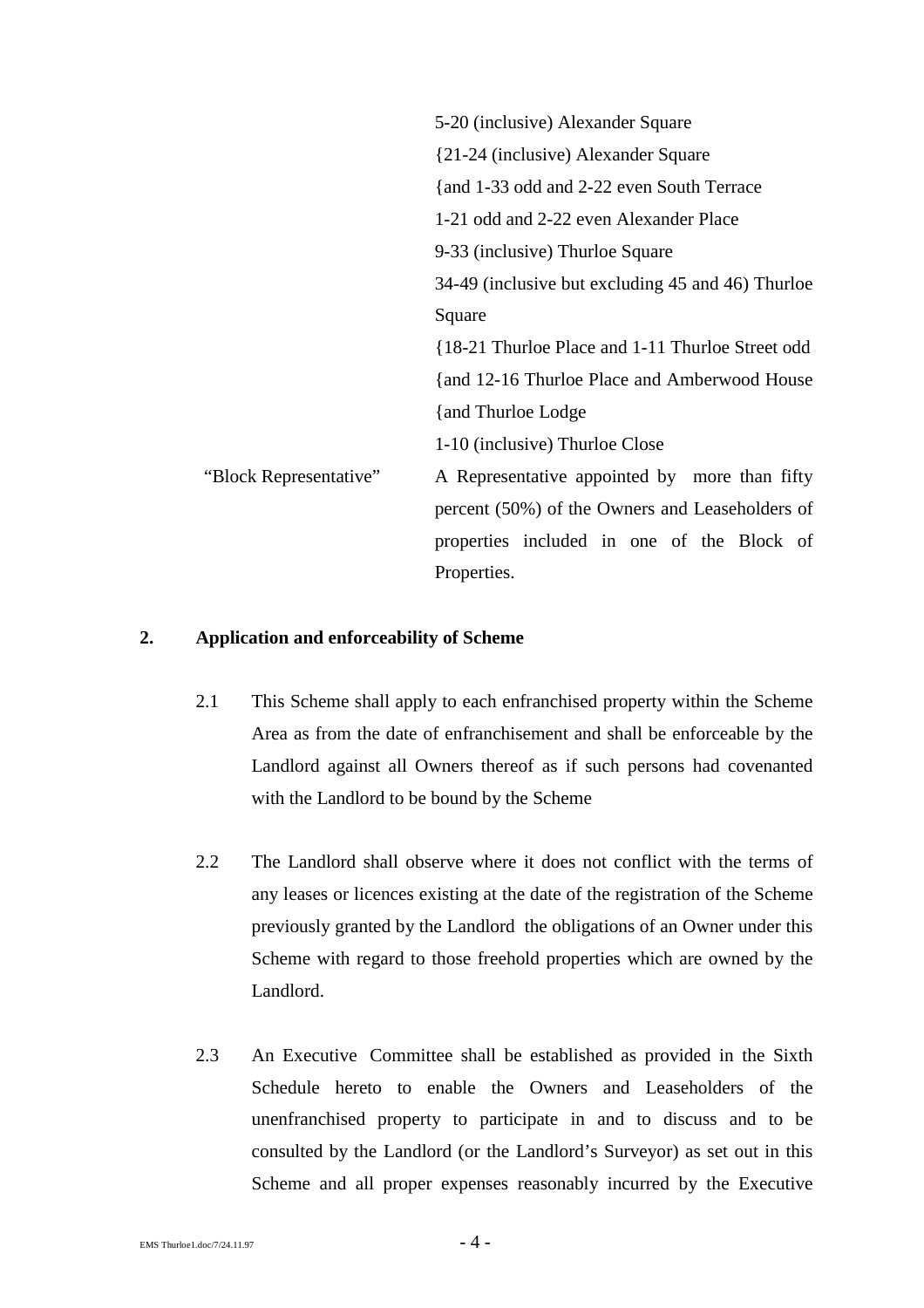<span id="page-6-0"></span>Committee shall (in default of payment by any other persons or body) be met by all the Owners in equal shares and shall be recoverable by the Executive Committee as a debt due from the Owners

### **3. Provision for unpaid sums payable to the Landlord under the Scheme to become charged on property**

- 3.1 All sums payable to the Landlord by an Owner under any of the provisions of this Scheme which shall not have been paid to the Landlord before the expiration of 28 days after the Landlord shall have notified the amount thereof in writing to the Owner by whom the same are payable and demanded payment thereof shall be a charge on the enfranchised property enforceable as mentioned in sub-section (3) of Section 69 of the 1993 Act and shall bear interest at the rate of 2% per annum above the base lending rate of The Royal Bank of Scotland plc from time to time in force from the expiration of the said period of 28 days until the date of actual payment thereof provided that if there should for any reason cease to be a base lending rate of The Royal Bank of Scotland plc or if the basis on which interest is currently charged under this sub-clause becomes unworkable the question of the basis upon which interest is henceforth to be charged under this sub-clause shall be referred to a person (not necessarily being a surveyor and acting as an expert and not as an arbitrator) appointed on the application of the Landlord by the President of the Royal Institution of Chartered Surveyors who shall have regard to the terms of the previous basis and the circumstances then prevailing and the basis prescribed by the said person shall thenceforth be substituted for the previous basis and in the event of there being a dispute as to whether such base lending rate has ceased to be or as to whether such basis of charging interest has become unworkable such dispute shall similarly be referred
- 3.2 Provided that any such charge and the powers of the Landlord for enforcing the same shall be postponed and take effect in all respects subject to any mortgage or charge affecting an enfranchised property or any part thereof which has been or shall have been created before such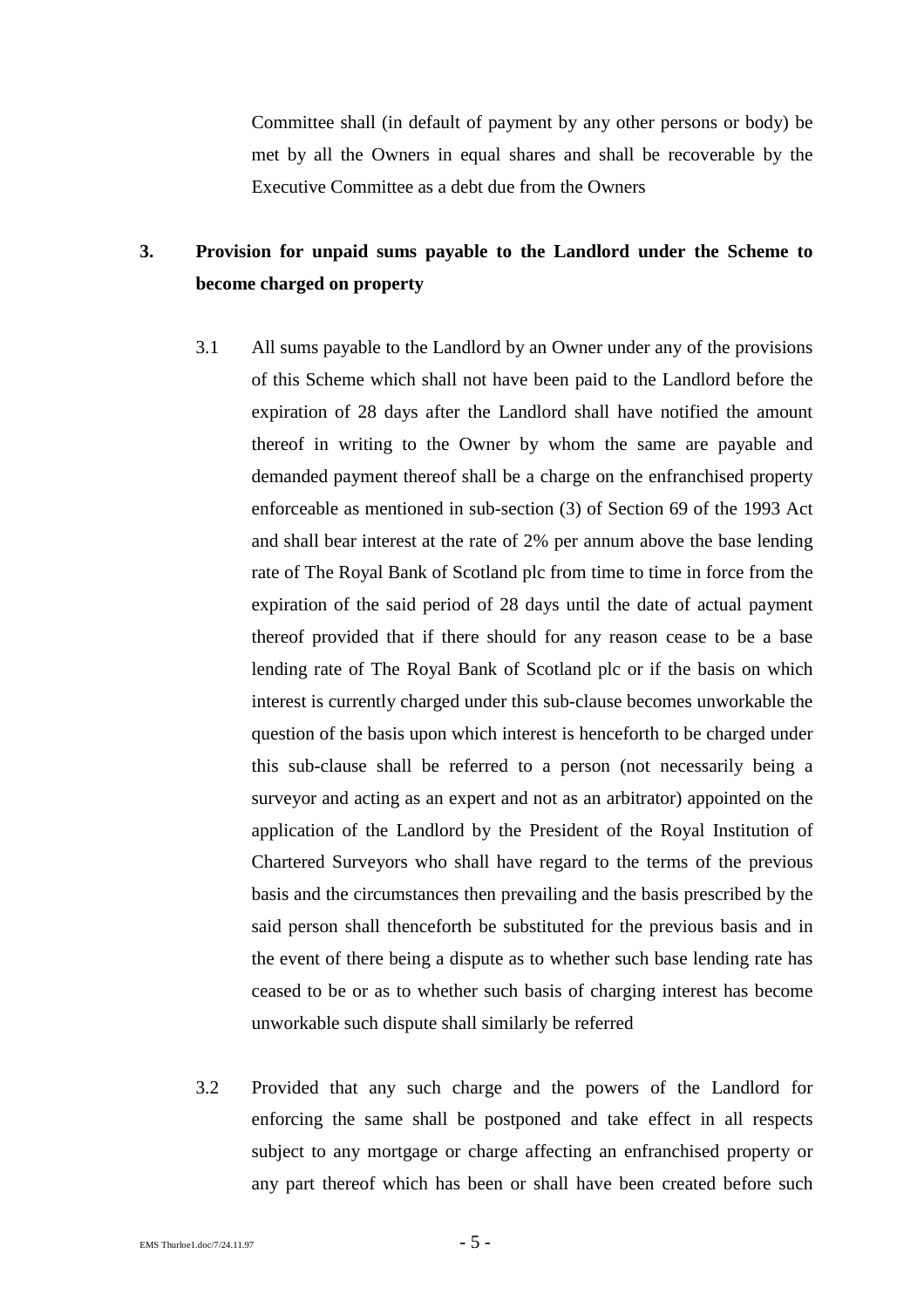<span id="page-7-0"></span>charge under this clause has arisen and has been registered under the Land Registration Act 1925 or made the subject of a Notice or Caution thereunder

#### **4. Provisions as to change of ownership**

A photographic or other certified copy of every instrument of Transfer or appropriate office copy entry of the title registered at H M Land Registry, or any grant of probate, letters of administration or order of the court affecting the title to the freehold estate in an enfranchised property, shall be produced to The Landlord's Solicitors within one month of any such event affecting the said freehold estate. The Landlord's Solicitors shall be entitled to charge a reasonable fee for the registration of the same (and for the purposes of determining what is a reasonable free the sum of £20.00 plus Value Added Tax thereon shall be deemed to be a reasonable fee as at the date of this Scheme coming into force). Pending production of any such document and payment of the said fee the landlord shall be entitled (without prejudice to its rights against the new freehold owner) to continue to treat the former freehold owner as the freehold owner of the enfranchised property and to claim from the former freehold owner any costs or expenses incurred as a result of this clause not being complied with.

### **5. Provisions as to termination and variation of Scheme and transfer of Landlord's powers and rights**

- 5.1 If a change of circumstances makes it appropriate an application may be made to the Leasehold Valuation Tribunal to terminate or vary all or any of the provisions of this Scheme by the Landlord or an Owner but, in either case, only if there shall have been a majority vote at a meeting of Owners and Leaseholders called by the Executive Committee consenting to such application
- 5.2 Subject to prior approval of the Executive Committee (which shall not be unreasonably withheld or delayed) or of the Leasehold Valuation Tribunal the Landlord may at any time transfer all or any of the powers and rights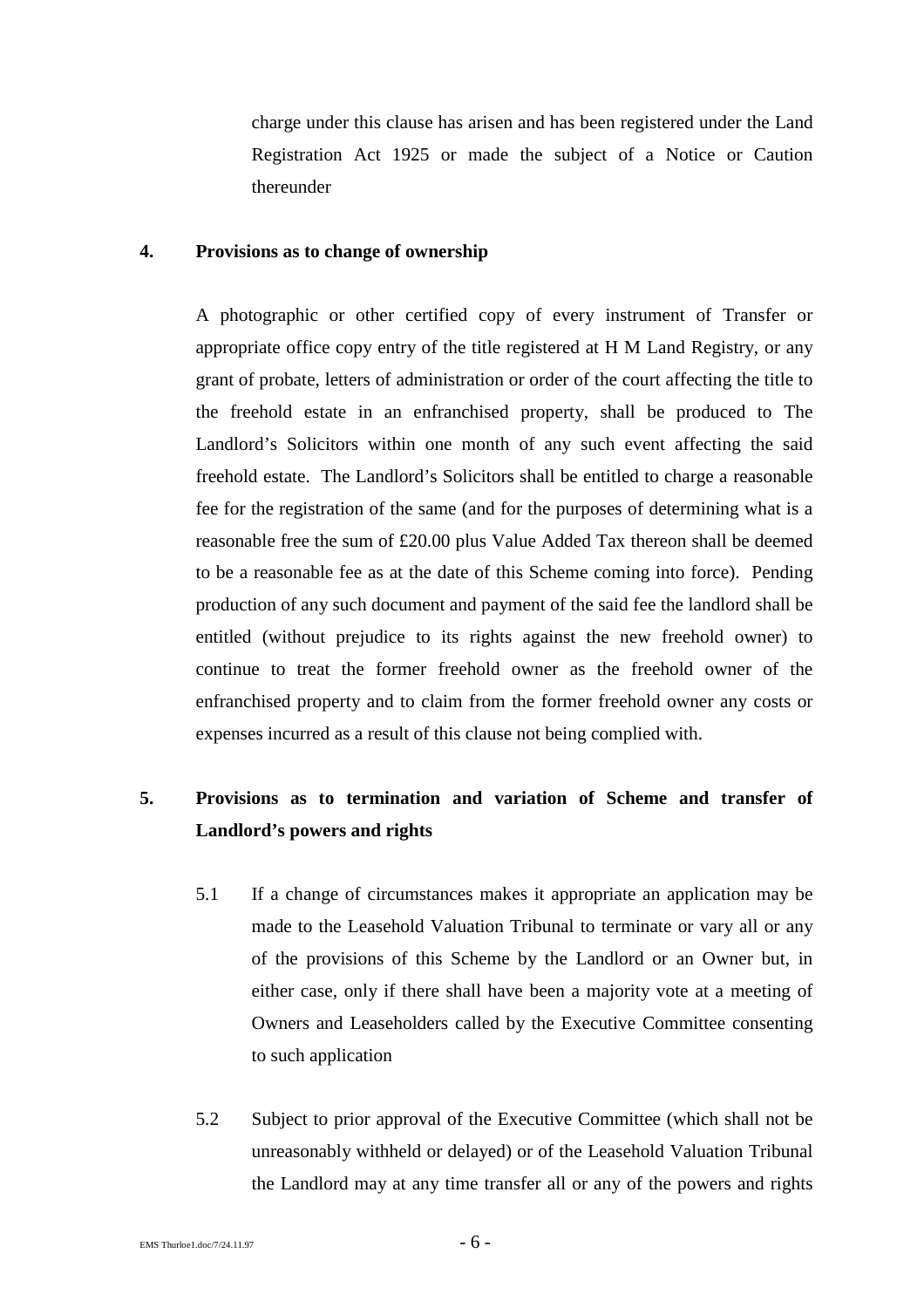conferred by the Scheme on the Landlord to a body constituted for the purpose or other body or to a local authority

### <span id="page-8-0"></span>**6. Notices**

- 6.1 Any notice under the Scheme shall be in writing and may be served on the person on whom it is to be served either personally or by leaving it for him at his last known place of abode in England and Wales or by sending it through the post in a registered letter or by recorded delivery post addressed to him there or (in the case of an Owner) by leaving the same for him at or affixing the same to his enfranchised property or in the case of a limited company by sending it as aforesaid to its registered office
- 6.2 Any notice to the Owner shall be sufficient notwithstanding that any person to be affected by the notice is absent or under disability
- 6.3 Service of any notice sent by post hereby authorised shall be deemed to have been made on the day following that on which it was posted unless the notice is returned through the Post Office undelivered

### **7. Owner's obligations**

In order that the Landlord may regulate the development use and appearance of the Estate an Owner shall in respect of his enfranchised property observe and comply with the restrictions and regulations set out in the First and Second Schedules hereto respectively

### **8. Landlord's right to carry out works in default**

8.1 Except in case of emergency the Landlord shall not exercise its right of entry under sub-clause 8.2 without prior consultation with the Executive **Committee**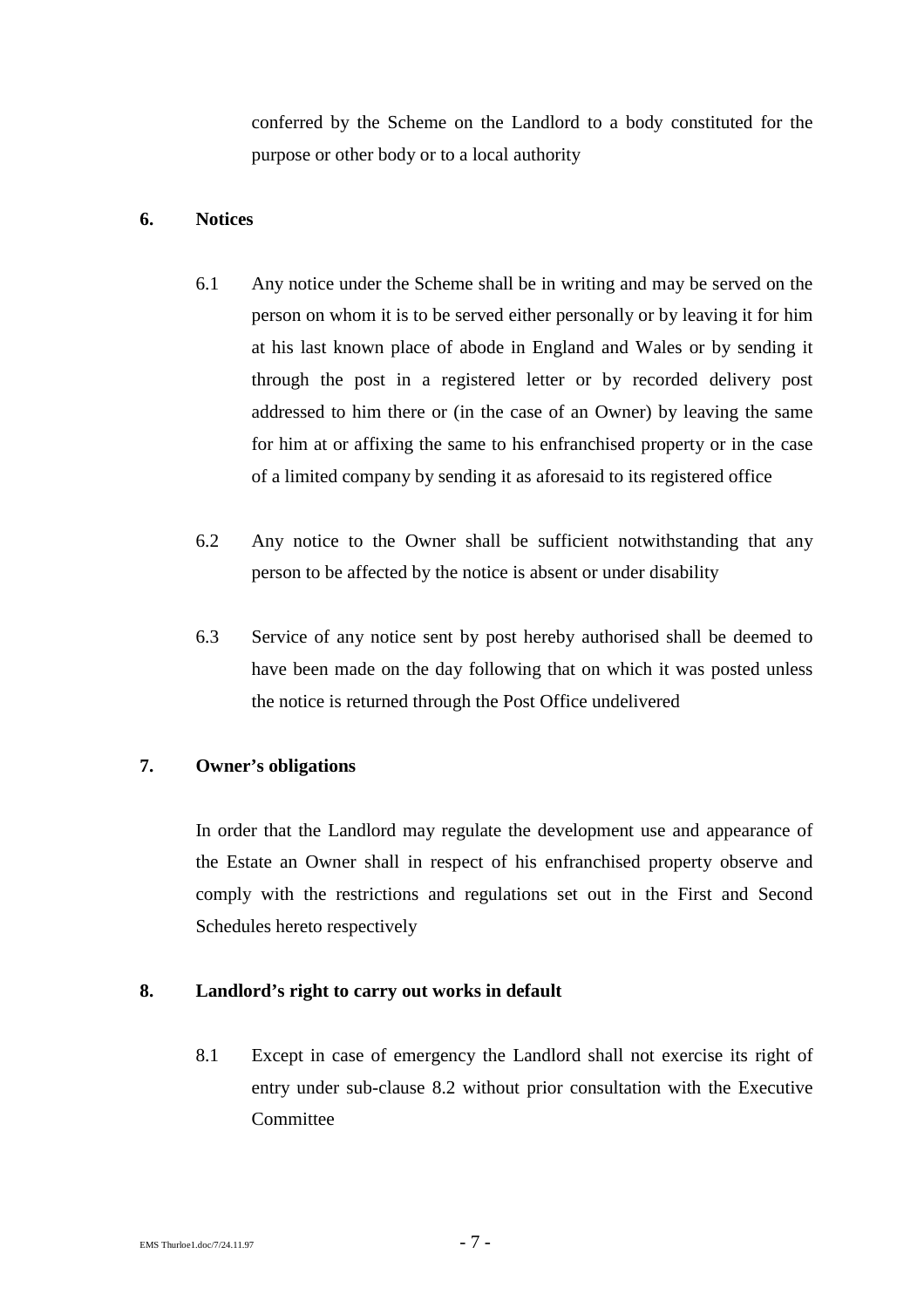<span id="page-9-0"></span>8.2 In the event of an Owner not having duly complied with any of the regulations set out in Paragraphs 1 2 8 and 9 of the Second Schedule hereto ("the repairing obligation") the Landlord may serve upon him notice in writing specifying any works of maintenance repair renewal reinstatement replacement or painting or other acts necessary to be done and which he shall by the repairing obligation be required to do and requiring him forthwith to execute the same and if he shall not within two calendar months of the service of such notice upon him or such reasonable time as the Landlord shall specify in such notice (or immediately in case of emergency) commence and thereafter proceed diligently with the execution of such works he shall permit the Landlord to and the Landlord shall hereby be empowered (but not obliged) to enter upon his enfranchised property and execute such works (notwithstanding that the carrying out of such works in a reasonable and proper manner may cause temporary obstruction annoyance or inconvenience to the Owner or others) at the expense of the Owner

### **9. Landlord's obligations**

For the benefit of an Owner and his enfranchised property the Landlord shall do and perform the acts specified in the Third Schedule hereto.In fulfilling its obligations the Landlord shall take account of the views of the Executive **Committee** 

### **10. Provisions relating to communal gardens**

The provisions set out in the Fourth Schedule hereto shall apply in respect of some of the enfranchised property as set out therein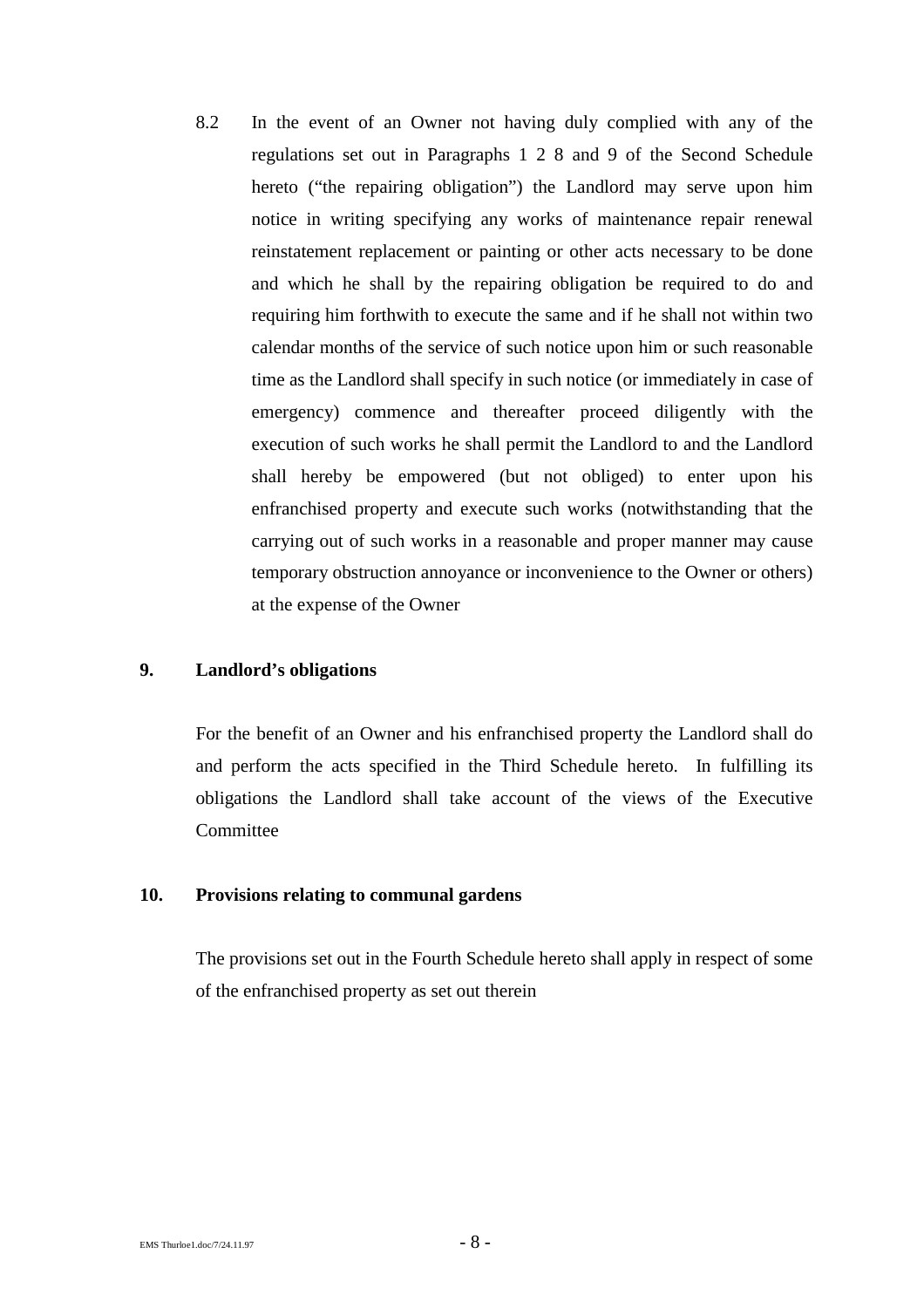#### <span id="page-10-0"></span>**11. Provisions relating to certain roadways**

The provisions set out in the Fifth Schedule hereto shall apply in relation to every enfranchised property situated in Alexander Square and Thurloe Close and Amberwood House and Thurloe Lodge as set out therein

### **12. Landlord's co-operation**

If the Landlord consists of two or more different bodies or persons the said bodies and persons shall co-operate and agree on how the rights, obligations and functions of the Landlord under this Scheme are to be performed but in default of such agreement shall apply to the Leasehold Valuation Tribunal for directions

### **THE FIRST SCHEDULE TO THE SCHEME Restrictions applicable to enfranchised properties**

### **1. Provisions as to user**

- 1.1 Except where an enfranchised property shall have been so used immediately before the date of enfranchisement with the written consent of the Landlord:
	- (a) No enfranchised property which comprises a house shall be used otherwise than for residential purposes in single family occupation only which shall include the family's domestic staff and not for any trade business or any other purpose
	- (b) No self-contained flats within an enfranchised property which comprises self-contained flats (with or without other property) shall be used otherwise than for residential purposes in single family occupation only
	- (c) No enfranchised property shall be used as a hotel guest house boarding house or rooming house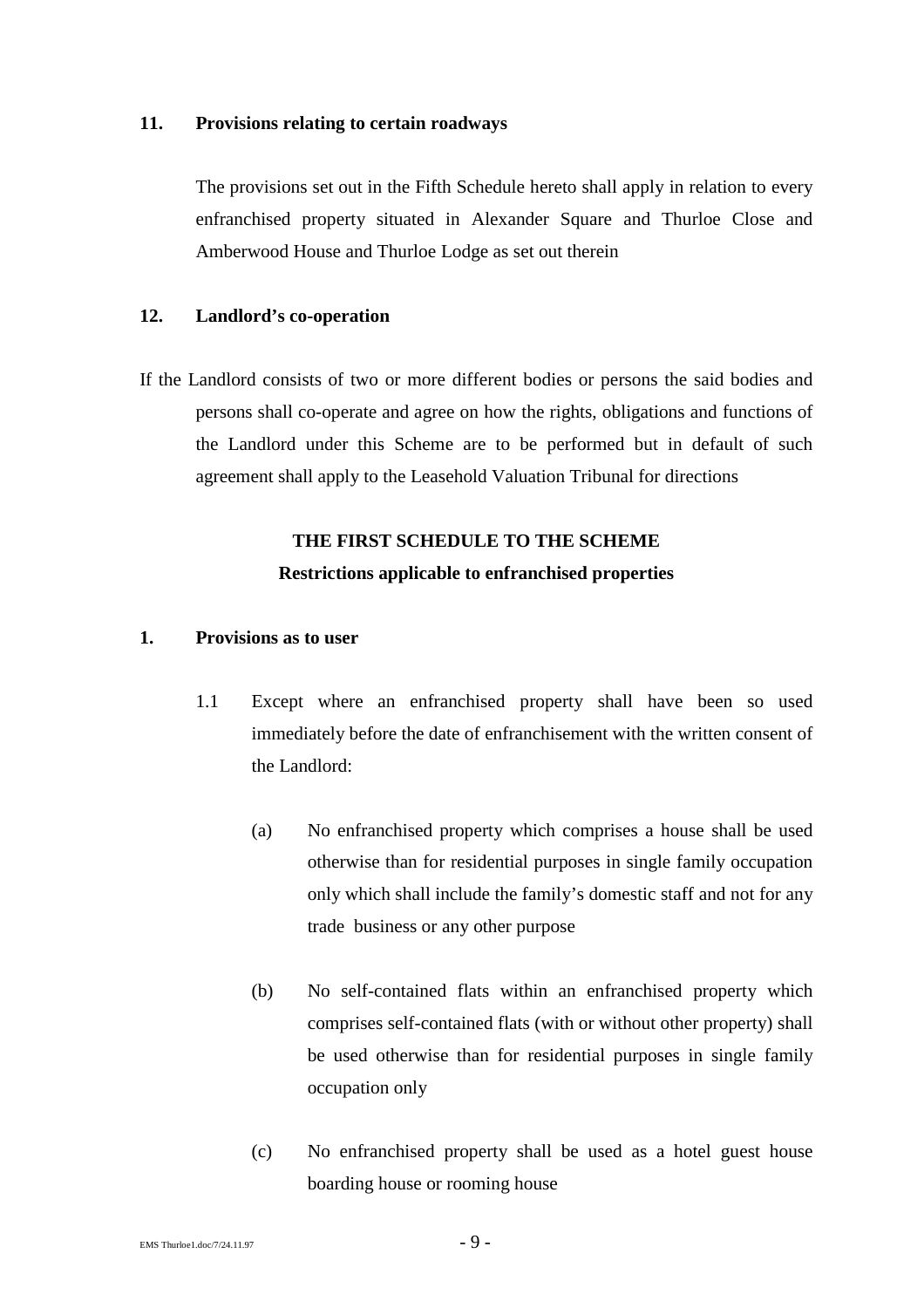- 1.2 In any case where an enfranchised property has been used immediately before the date of enfranchisement for a purpose inconsistent with the provisions of sub-paragraphs (a) (b) and (c) of Paragraph 1.1 of this Schedule with the written consent of the Landlord then such property may be used only:
	- (i) In accordance with such written consent or
	- (ii) In accordance with paragraphs (a) and (b) of Paragraph 1.1 of this Schedule as the case may be

And for the avoidance of doubt subject to sub-paragraph (i) of this Paragraph 1.2 sub-paragraph (c) of Paragraph 1.1 of this Schedule shall apply to such enfranchised property

- 1.3 Subject as aforesaid no enfranchised property shall be used for any purpose whatsoever other than that for which it could lawfully have been used immediately before the date of enfranchisement except with the prior written consent of the Landlord (such consent not to be unreasonably withheld)
- 1.4 No auction shall be held upon an enfranchised property
- 1.5 No enfranchised property shall be used for any illegal or immoral purpose

### **2. Provisions as to nuisance etc.**

2.1 Nothing shall be done upon an enfranchised property or any part thereof which shall be or may become a nuisance damage annoyance or inconvenience to the Owners of any adjoining or neighbouring properties or which the Landlord shall reasonably consider to be detrimental to the neighbourhood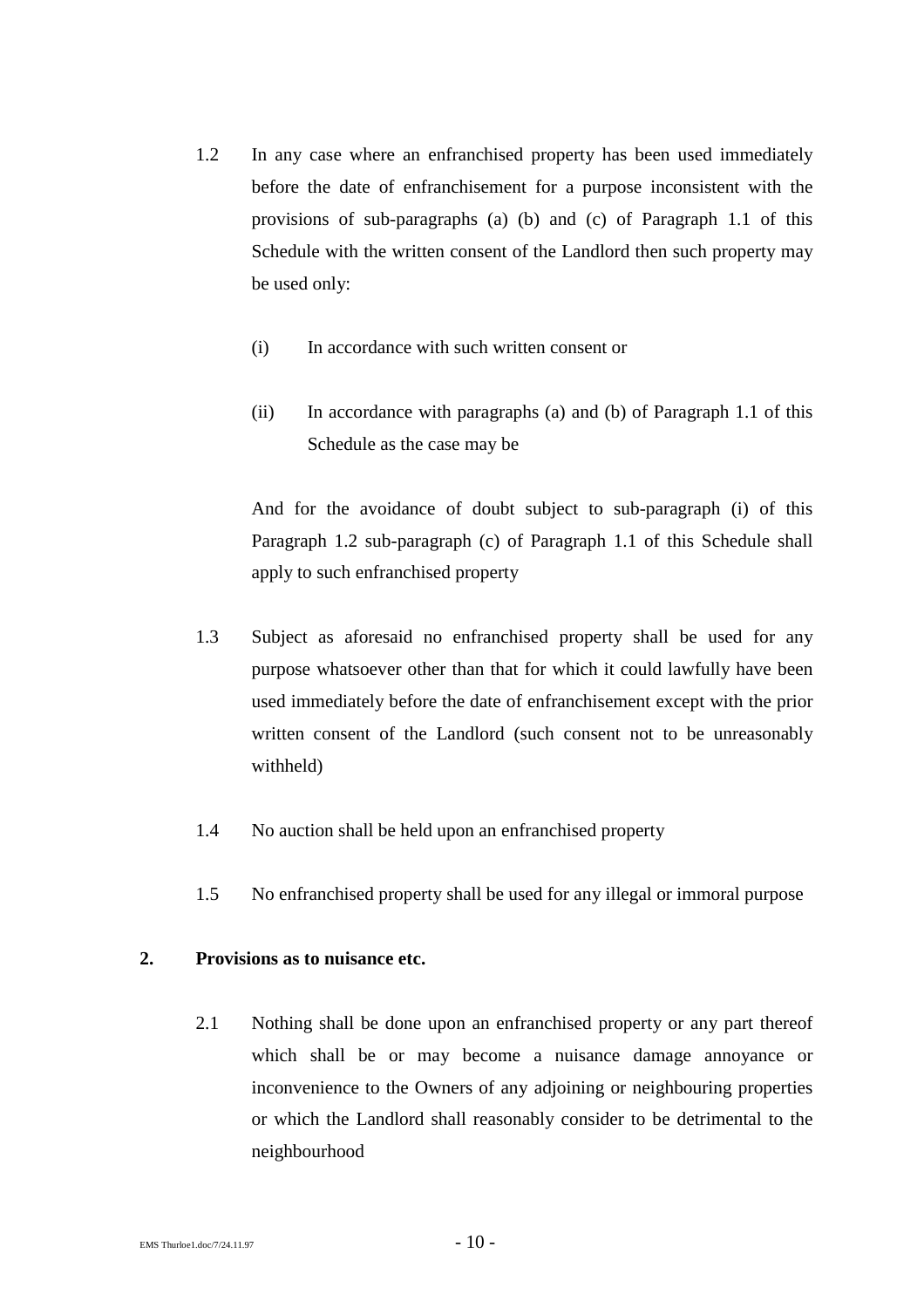- 2.2 No dangerous offensive explosive or inflammable substance shall be brought onto or allowed to remain upon an enfranchised property provided that fuel required for domestic heating shall not be prohibited by virtue of this restriction
- 2.3 No recorded or other music shall be played upon an enfranchised property between the hours of 11.00 p.m. and 8.00 a.m. so as to be audible outside the enfranchised property and (without prejudice to the general effect of Paragraph 2.1 of this Schedule) at no time shall music be played at such volume as to be an annoyance to adjoining occupiers

### **3. Alterations**

- 3.1 No alteration shall be made to the external appearance of any building or structure for the time being on an enfranchised property and no new or additional building or structure shall be built or erected thereon without the written consent of the Landlord which shall not be unreasonably withheld
- 3.2 Without prejudice to the Landlord's right to refuse such approval before or as a term of giving such approval the Landlord may:
	- (a) require the submission of drawings specifications and details of the proposed works
	- (b) impose such reasonable conditions for regulating the redevelopment use or appearance of the enfranchised property (including conditions relating to the time of commencement and completion of any works and the manner of carrying out the said conditions restricting the period of any authorised use and conditions calculated in the opinion of the Landlord to preserve or improve the character of the neighbourhood from the point of view of architecture landscaping or town planning) as the Landlord shall think fit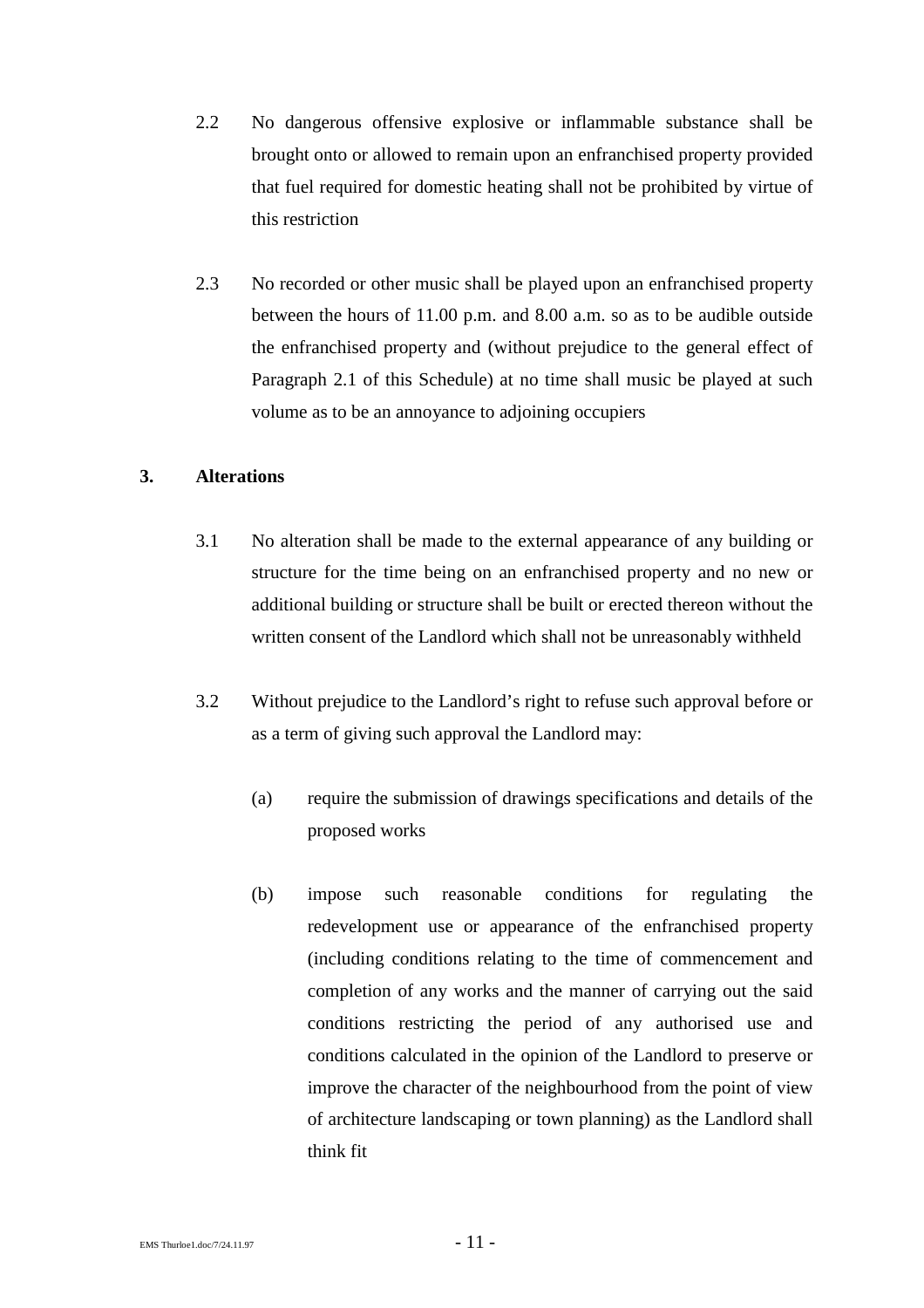3.3 With prior advice all costs reasonably and properly incurred by the Landlord (including the fees of Surveyors Solicitors Architects Structural Engineers and other experts) in connection with the application for approval and the consideration thereof and the preparation of any necessary documentation whether the same shall be granted or not shall be borne and paid by the applicant

### **4. Further provisions to protect the appearance of the Estate**

- 4.1 Except where any such name writing signboard plate placard or notice has been so placed or exhibited immediately before the date of enfranchisement with the written consent of the Landlord no name writing signboard plate placard or notice of any description (which without prejudice to the generality of the foregoing shall include an estate agent's board) shall be placed or exhibited on the exterior of or in the windows or lights or other parts of an enfranchised property
- 4.2 Where any name writing signboard plate placard or notice of any description was placed or exhibited on the exterior of or in the windows or lights or other parts of an enfranchised property immediately before the date of enfranchisement with the written consent of the Landlord then no other name writing signboard plate placard or notice of any description (which without prejudice to the generality of the foregoing shall include an estate agent's board) shall be placed or exhibited on the exterior of or in the windows or lights or other parts of an enfranchised property
- 4.3 No washing clothing linen or similar articles (other than curtains or blinds) shall be hung out or exposed outside an enfranchised property or inside so as to be visible from beyond its boundaries
- 4.4 No wires cables aerials satellite television dishes shall be attached to or erected or placed upon the front or side elevations of an enfranchised property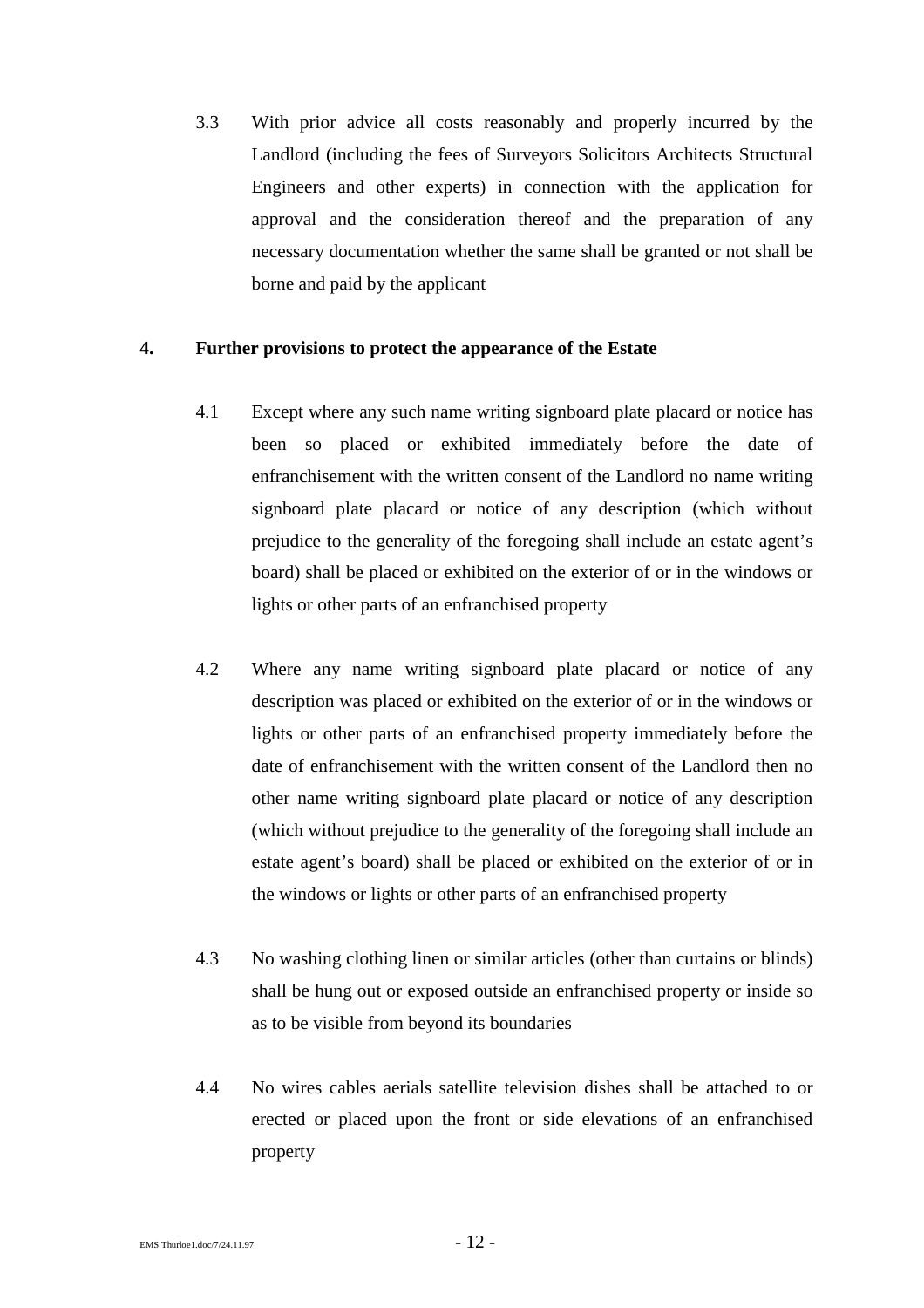- 4.5 No window boxes burglar alarms or external lights shall be attached to or erected or placed upon the front or side elevations of an enfranchised property without the prior written consent of the Landlord except that the Landlord's consent will not be required in respect of window boxes burglar alarms or external lights installed prior to the date of approval of this Scheme
- 4.6 Without the prior consent of the Landlord (which shall not be unreasonably withheld) and such work to be carried out by an Arboricultural Association approved Contractor with N.C.H. Arb. qualification and in accordance with Statutory requirements no tree of any kind the circumference of the trunk of which equals or exceeds 25 centimetres at a height of 1.2 metres above ground level at any time growing on an enfranchised property shall be cut lopped topped injured felled destroyed or removed except that such consent will not be required in the case of emergency
- 4.7 No object or objects shall be placed on any balcony or flat roof of an enfranchised property in such a way as to overload the structure of any part or parts thereof and no article or articles shall be placed thereon which are in the reasonable opinion of the Landlord and the Executive Committee offensive

### **THE SECOND SCHEDULE TO THE SCHEME Other Obligations of Owners**

### **1. To Repair**

At all times to maintain and when necessary repair renew and replace the exterior and the structure (including roofs and foundations) of all buildings from time to time on an enfranchised property and all other structures thereon (including boundary walls fences railings sewers drains and watercourses)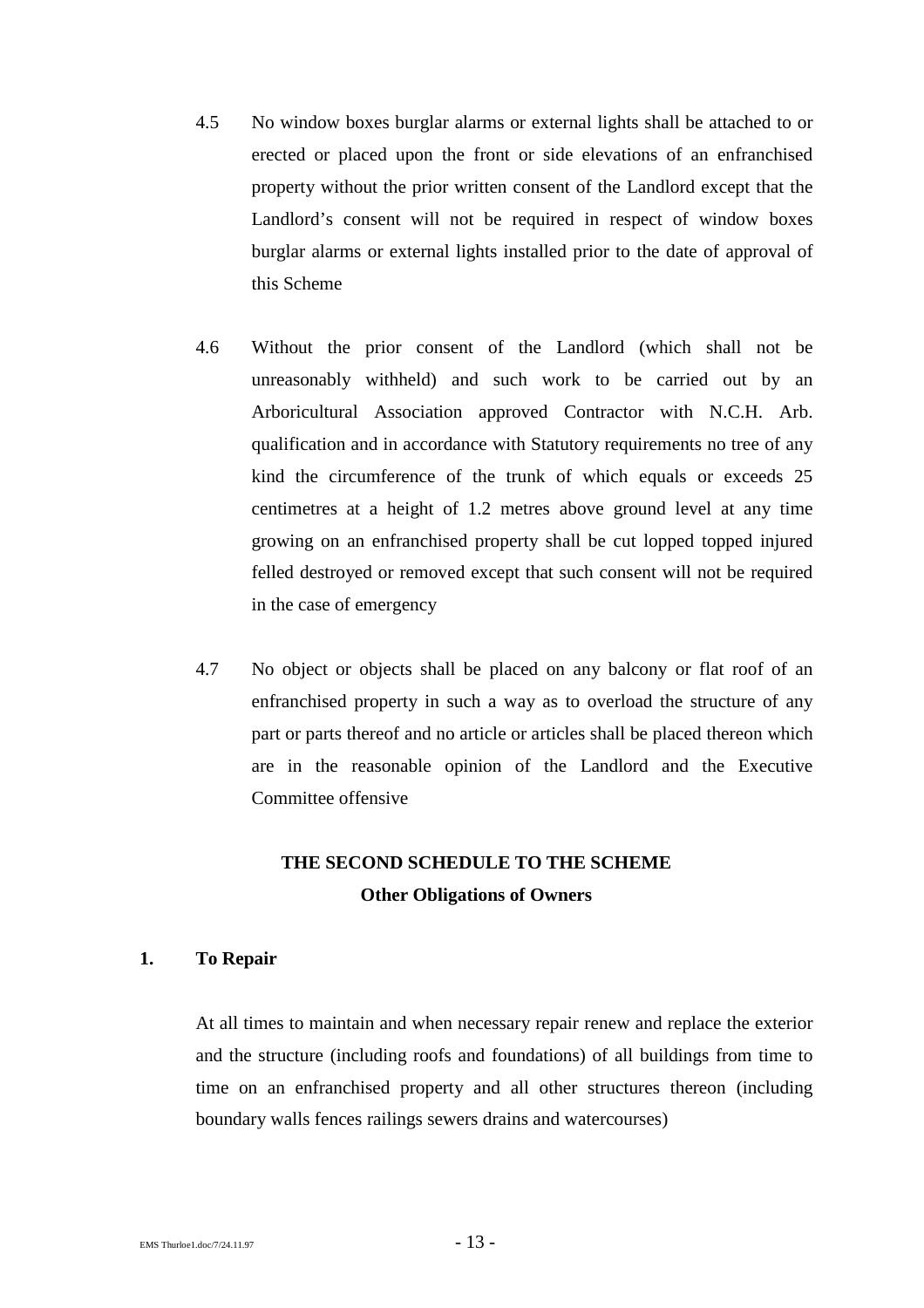### **2. To maintain garden**

To maintain the yard garden and grounds (if any) of an enfranchised property in good order and condition and not to fell or damage any trees the circumference of the trunk of which exceeds 25 centimetres at a height of 1.2 metres above ground level

### **3. To allow inspection**

- 3.1 Except in case of emergency the Landlord shall not exercise its right of entry under sub-clause 3.2 without prior consultation with the Executive **Committee**
- 3.2 To permit the Landlord and all persons authorised by the Landlord upon (save where written notice is inappropriate) reasonable written notice and at reasonable times (but not more than twice a year unless in the meantime the Landlord has reasonable grounds for suspecting a breach of any of the provisions of this Scheme) to enter an enfranchised property or any part thereof for the purpose of ascertaining whether the Scheme is being complied with in respect of such property

### **4. To make good breaches**

To make good any breaches of any restriction or obligation imposed in respect of his enfranchised property by the Scheme (of which notice shall have been given) as soon as reasonably practicable and in the event of the Owner being required to carry out works in order to comply with a notice served following an inspection pursuant to Paragraph 3 of this Schedule such notice shall be deemed to have been served pursuant to Clause 8 of this Scheme

### **5. To pay on demand costs of remedial works**

To pay to the Landlord within fourteen days of demand all or any reasonable costs fees and expenses (including legal and surveyors' fees and other associated fees)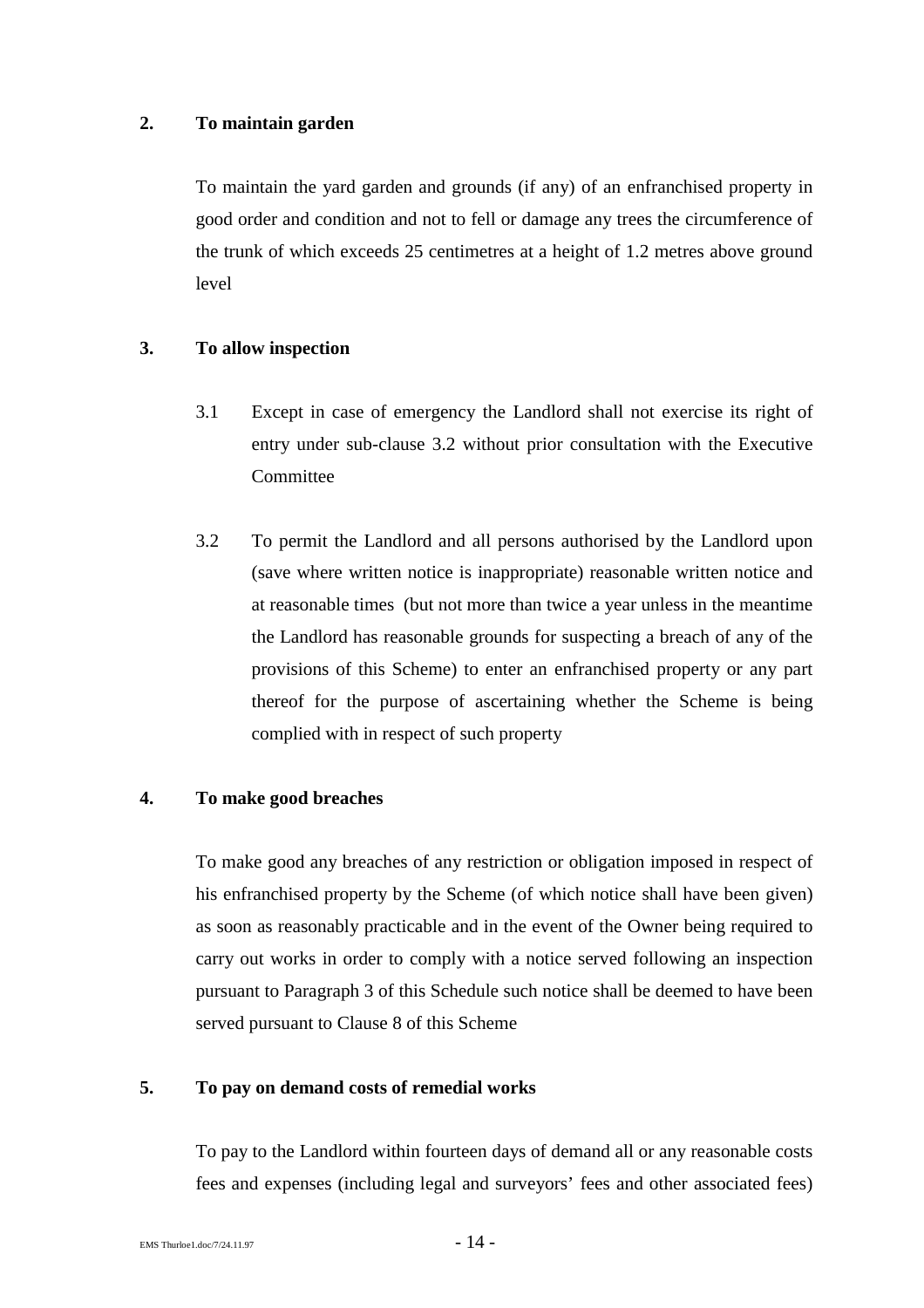reasonably incurred by the Landlord pursuant to an exercise of the rights contained in Clause 8 of this Scheme in consequence of the failure of an Owner to comply with the regulations set out in Paragraphs 1 2 8 and 9 of this Schedule And all sums of money due from an Owner hereunder shall be recoverable by the Landlord together with the costs of such recovery as a debt due from an Owner to the Landlord

### **6. To acknowledge the Landlord's rights under Access to Neighbouring Land Act 1992**

The Owner acknowledges that should the Landlord require access to the enfranchised property for the purpose of carrying out works to any adjoining property, and for that purpose to obtain access to the enfranchised property and should the Owner refuse entry upon the enfranchised property, the Landlord shall have the right to proceed against the Owner to enforce entry by making an application under the Access to Neighbouring Land Act 1992.

### **7. To insure**

- 7.1 To insure and to keep insured all the buildings from time to time upon an enfranchised property against loss or damage by fire and such other risks as are usually covered by a Householder's comprehensive policy with any insurance office of good repute to the full reinstatement value (including Architects' and Surveyors' fees calculated on such cost at the current scale (if any) for the time being of the Royal Institute of British Architects and of the Royal Institution of Chartered Surveyors respectively or any successor body) and whenever required produce to the Landlord the policy (whether or not it be a block policy also covering other properties) and the receipt for the premium payable in respect thereof for the current year
- 7.2 If the Owner shall make any default under the preceding sub-clause it shall be lawful (but not obligatory) for the Landlord to insure the enfranchised property and the cost of so doing shall be recoverable by the Landlord from the Owner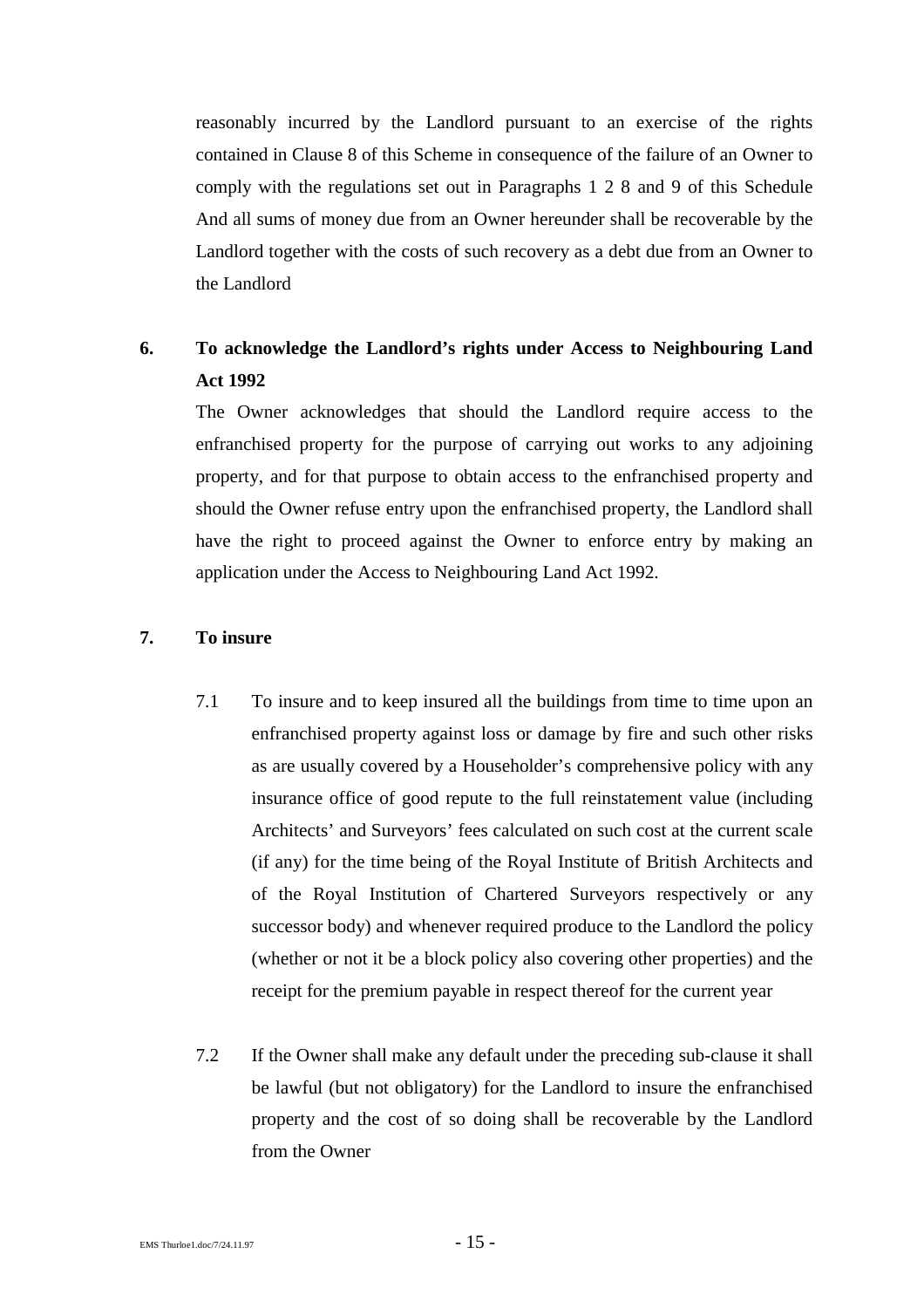### **8. To reinstate**

- 8.1 If any building or structure upon an enfranchised property shall be destroyed or damaged by fire or other cause as soon as practicable to rebuild and repair or reinstate the said building or structure to the reasonable satisfaction of the Landlord such rebuilding repair or reinstatement to be upon the same plan and elevation as before the damage occurred or upon such other plans as shall have been previously approved in writing by the Landlord (such approval not to be unreasonably withheld) and in accordance with good building practice and to match the existing building and to apply all monies received under any insurance policy in so doing and if such monies be insufficient for such purposes to make good the deficiency
- 8.2 All reasonable Surveyors' fees and other charges and expenses which may be properly incurred by the Landlord in connection with any matter under the preceding sub-clause shall be recoverable by the Landlord from the **Owner**

### **9. To prepare for and pay for external painting**

- 9.1 This Paragraph 9 shall only apply where an enfranchised property is within one of the areas edged red green or blue or hatched black on the Plan and where Owners and Leaseholders have not proceeded under Paragraph 9.5 hereof
- 9.2 Before the commencement of any external painting which the Landlord is required to carry out pursuant to the Third Schedule hereto to repair repoint renovate restore and make good all outside asphalted surfaces brickwork roughcast cementing stucco work leadwork pipework guttering joinery and railings on the enfranchised property including all glazing putties sashcords and carry out any other works of a like nature if and to the extent that such works are (in the opinion of the Landlord) required and if the Owner fails in whole or in part to carry out such external works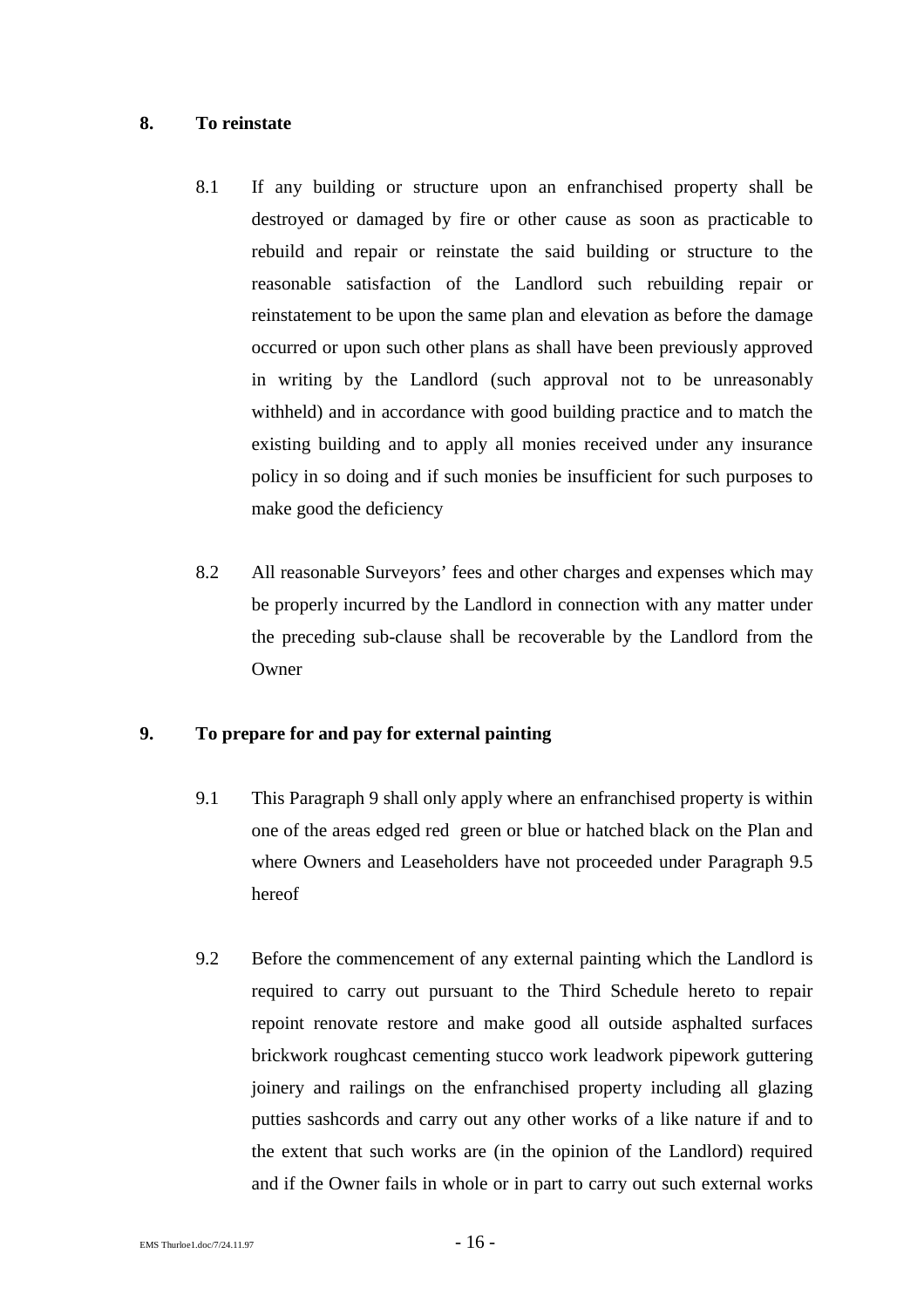within one month of such requirement by the Landlord being communicated in writing to the Owner the Landlord shall upon such failure have the right (but shall not be obliged) to carry out all or any part or parts of the said external repair repointing renovation restoration making good (but not in any case making any improvements) or any other such works as hereinbefore mentioned and the Owner will pay to the Landlord all the costs and expenses incurred by the Landlord in carrying out such external works including all surveyors' and other fees reasonably incurred by the Landlord in connection therewith

- 9.3 To pay within fourteen days of the Owner receiving a copy of the Certificates of Interim Progress/Final Payment issued to the Contractor by the Landlord's Surveyors in respect of the work carried out to the Block such sums of money (including VAT and a proportion of the fees) required in respect of the repainting (and any incidental repairing) of the outside of the Owner's enfranchised property pursuant to the Third Schedule hereto including the Owner's proportion of the fees reasonably incurred by the Landlord in connection with the negotiation and supervision of the contract
- 9.4 To permit the Landlord and all persons authorised by the Landlord on reasonable notice such access to the enfranchised property as shall be necessary for the purpose of performing the functions referred to in this Paragraph 9
- 9.5 This Paragraph 9.5 shall only apply where an enfranchised property is within one of the Blocks of Property
	- 9.5.1 The Landlord's Surveyor shall at no less than four yearly intervals (unless excessively inclement or other conditions dictate) consult and agree with the Block Representative a programme for re-painting the front (and where applicable the return frontages) of all or any houses in the aforementioned Blocks of Property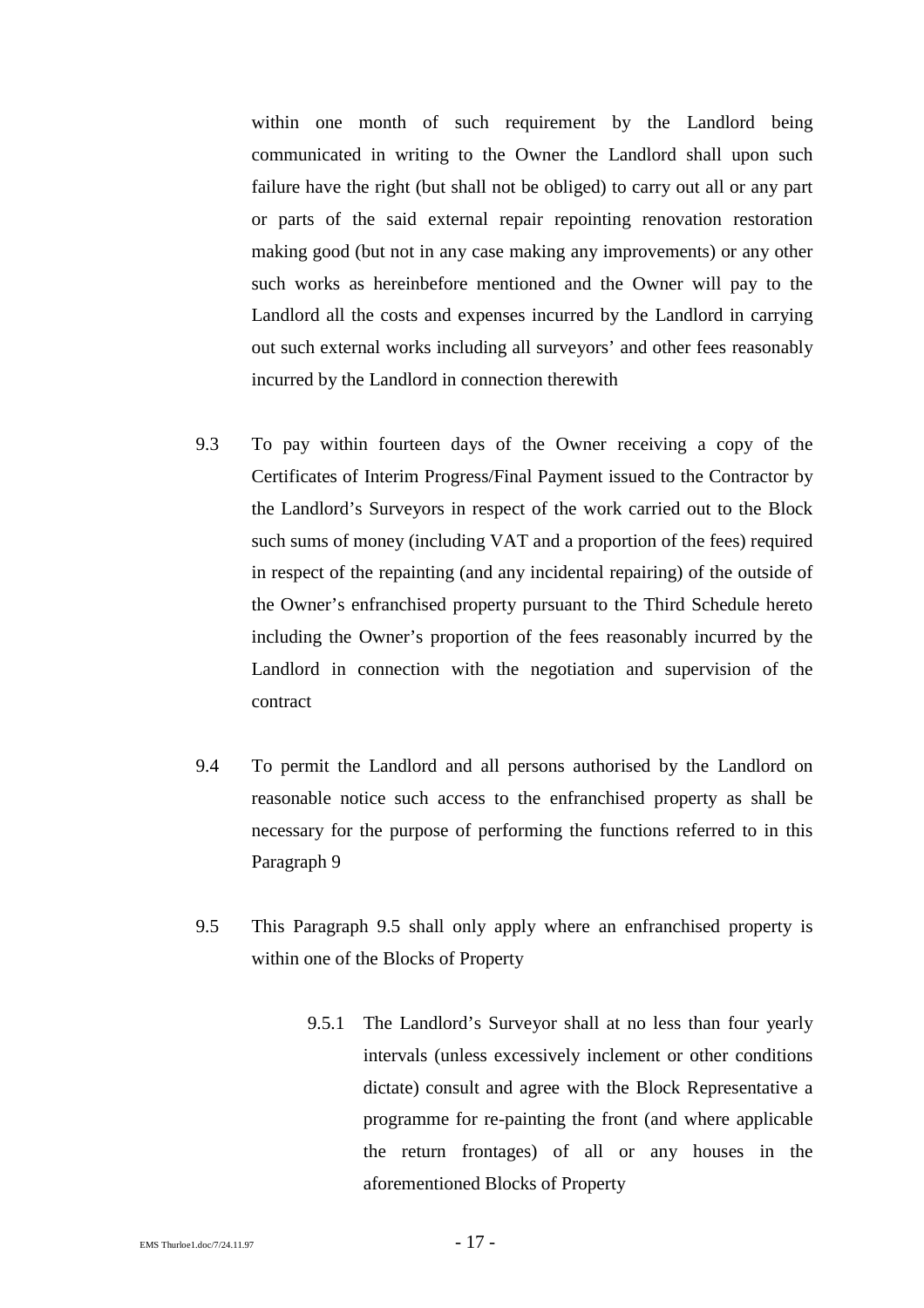- 9.5.2 Upon agreement under 9.5.1 the Block Representative shall appoint and instruct a suitably qualified surveyor or architect (to be approved by the Landlord's Surveyor) to inspect the properties concerned, prepare a specification of work and obtain a minimum of three competitive tenders for that work
- 9.5.3 The aforementioned tenders, when received, to be submitted not only to the Owners and Leaseholders but also the Landlord's Surveyor who shall serve notices as if they were required under Section 20 of the Landlord and Tenant Act 1985 and the said notices shall thereafter be dealt with as if the Landlord and Tenant Act 1985 applied and the Owners were considered in every case as if they were leaseholders for this purpose
- 9.5.4 Before the commencement of any work or within the period of the contract the Owners (and Leaseholders under their existing Leases) comprising the Block shall repair repoint renovate restore and make good all outside asphalted surfaces brickwork rough casts cementing stucco work lead work pipe work joinery guttering and railings on the enfranchised property
- 9.5.5 The selected and approved contractor shall carry out the external painting and associated works in a good and workmanlike manner and under the direct supervision of the appointed Surveyor, the Block Representative being responsible for commissioning the work, all payments due to the contractor and the recovery or reimbursement of costs from the Owners and Leaseholders comprised in the **Block**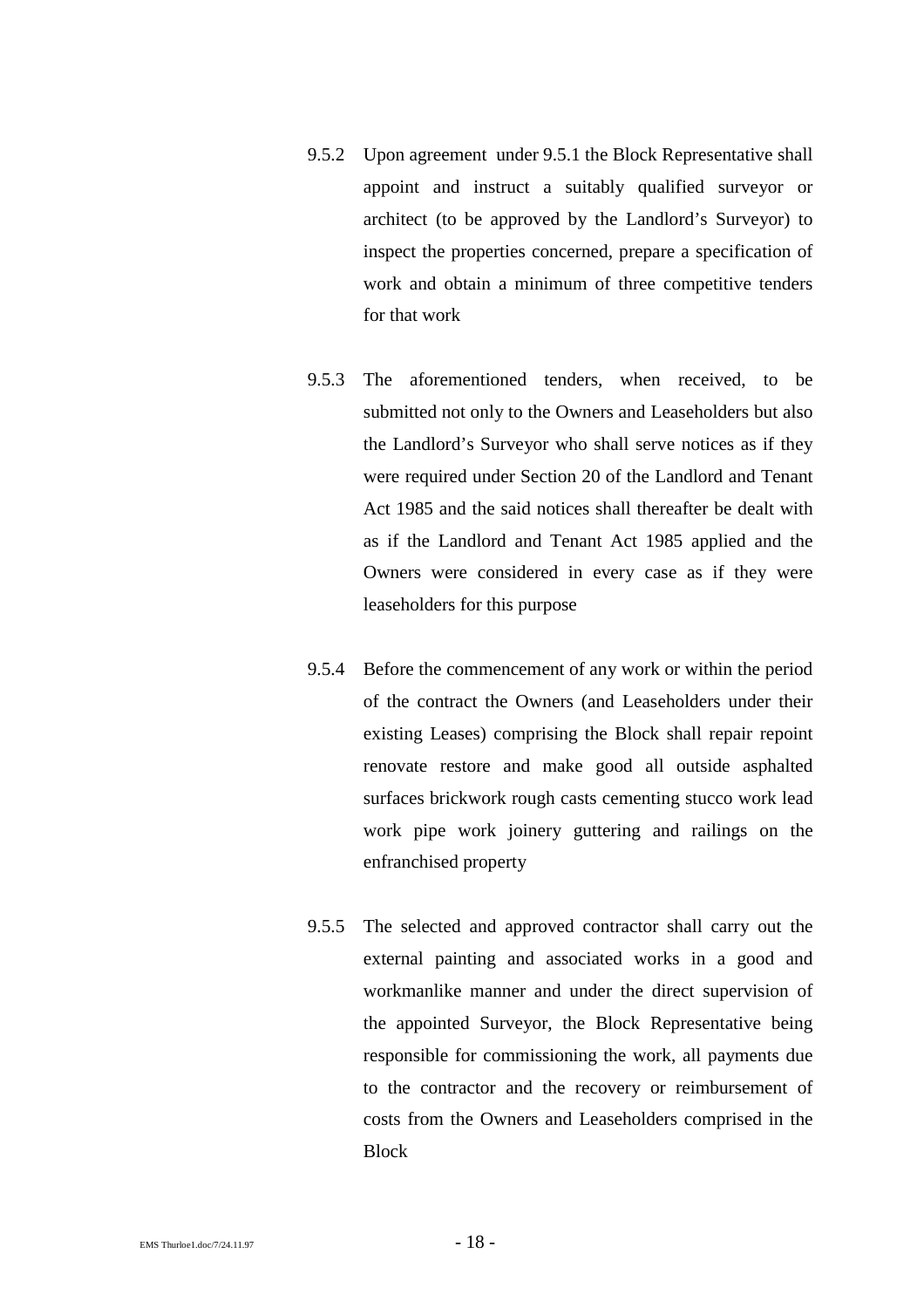- 9.5.6 The painting referred to in paragraph 9.5.5 shall be carried out -
- (i) with priming coats and undercoats in accordance with good current practice and such good oil colour paint or such liquid or other substances and in accordance with such specifications and generally in such manner as the Landlord (or the Landlord's Surveyor) shall consider to be reasonably desirable having regard to the condition of the enfranchised property and all other relevant circumstances
- (ii) In accordance with a colour scheme then existing or such other colour or colours as the Landlord and the Executive Committee shall agree

#### **10. To contribute towards maintenance of things used in common**

At all times to contribute and pay a fair proportion of the costs charges and expenses incurred by the Landlord after prior consultation with the Executive Committee of making amending replacing maintaining rebuilding and cleaning all ways roads pavements gardens sewers drains pipes watercourses party-walls party-structures fences railings walls and other conveniences which may belong to or be used for the enfranchised property in common with other premises near to or adjoining the enfranchised property such proportion in case of difference to be settled by the Landlord's Surveyors (acting as experts and not as arbitrators) and paid by the Owner on demand and to keep the Landlord indemnified against all and any such costs and expenses

#### **11. Payment of management costs**

11.1 In this Paragraph "the Expenses" shall mean those management costs for which the Owners are liable in connection with the provision or maintenance by the Landlord of services facilities and amenities in the Estate and the management of the Scheme and of similar schemes in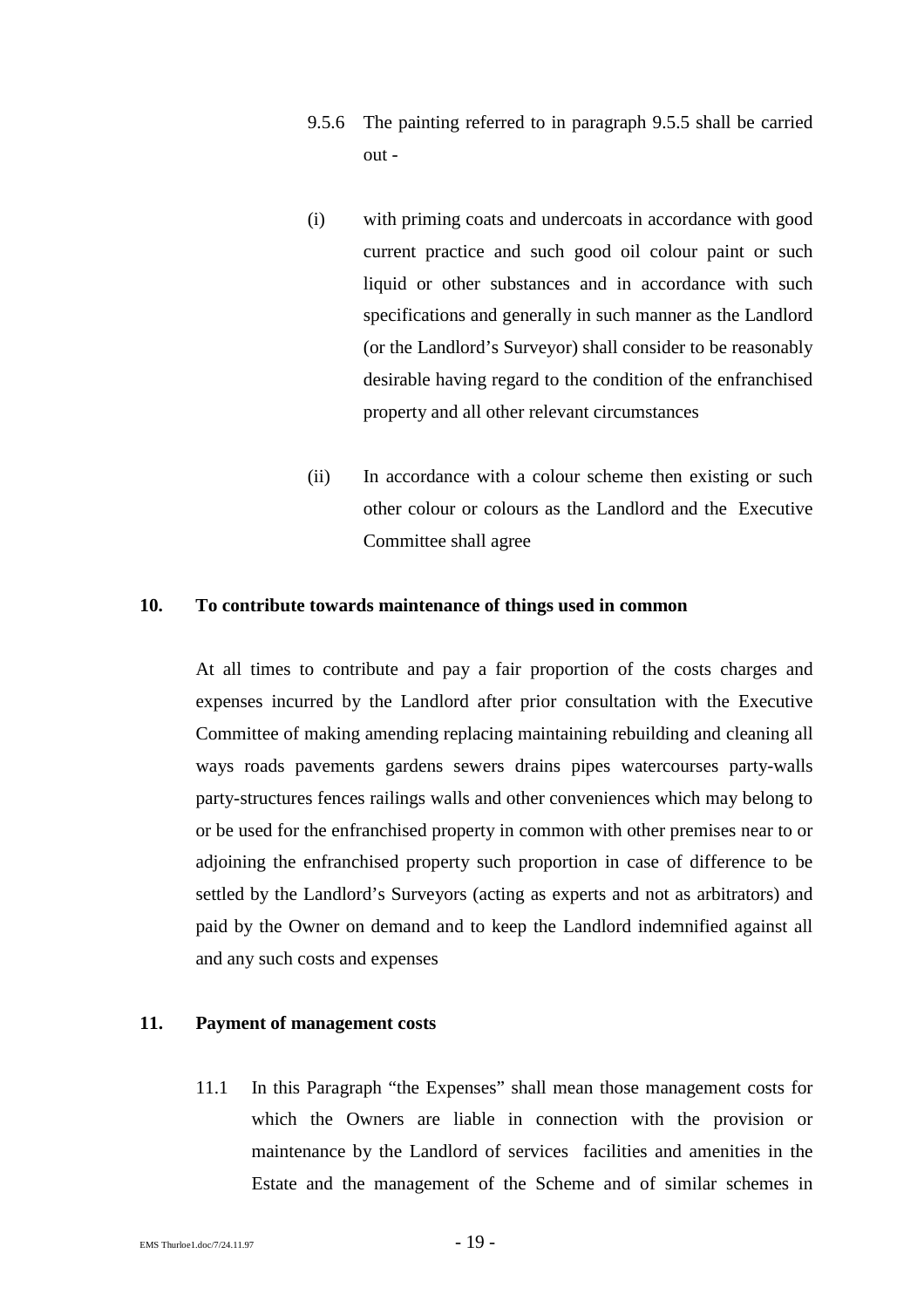respect of other parts of this Estate and of Similar Schemes in respect of other parts of this Estate.

- 11.2 Prior to the commencement of the Accounting year (as hereinafter defined) the Landlord shall submit for the approval of the Executive Committee a budget of the Expenses for the following Accounting year.
- 11.3 The Owner shall pay to the Landlord on the 31st day of December in every year ("Accounting Year") (being not less than one complete year after the date of the original Transfer) in respect of the year commencing on that date the sum of One hundred pounds (or such greater sum as hereinafter provided) ("Management Payment"*)* towards the provision or maintenance by the Landlord of services facilities and amenities in the Estate and the administration of this Scheme
- 11.4 In this clause "the Index" means the Index of Retail Prices published by H M Stationery Office or any official publication substitute therefor
- 11.5 The Landlord may by notice in writing given to the Owner on or before the 31st day of December in any year (after prior consultation with the Executive Committee) direct that the sum payable in respect of that year shall be such other sum greater than One hundred pounds as the Landlord shall specify Provided that such sum shall not exceed the greater of:
- 11.5.1 the sum payable hereunder in respect of the immediately preceding year and
- 11.5.2 such sum to the nearest penny as shall be equal to the sum of One hundred pounds multiplied by the fraction:

$$
\frac{X}{153.8}
$$

where X is the figure shown in the Index for the month of October immediately preceding the 31st day of December (153.8 being the figure shown therein for the month October 1996)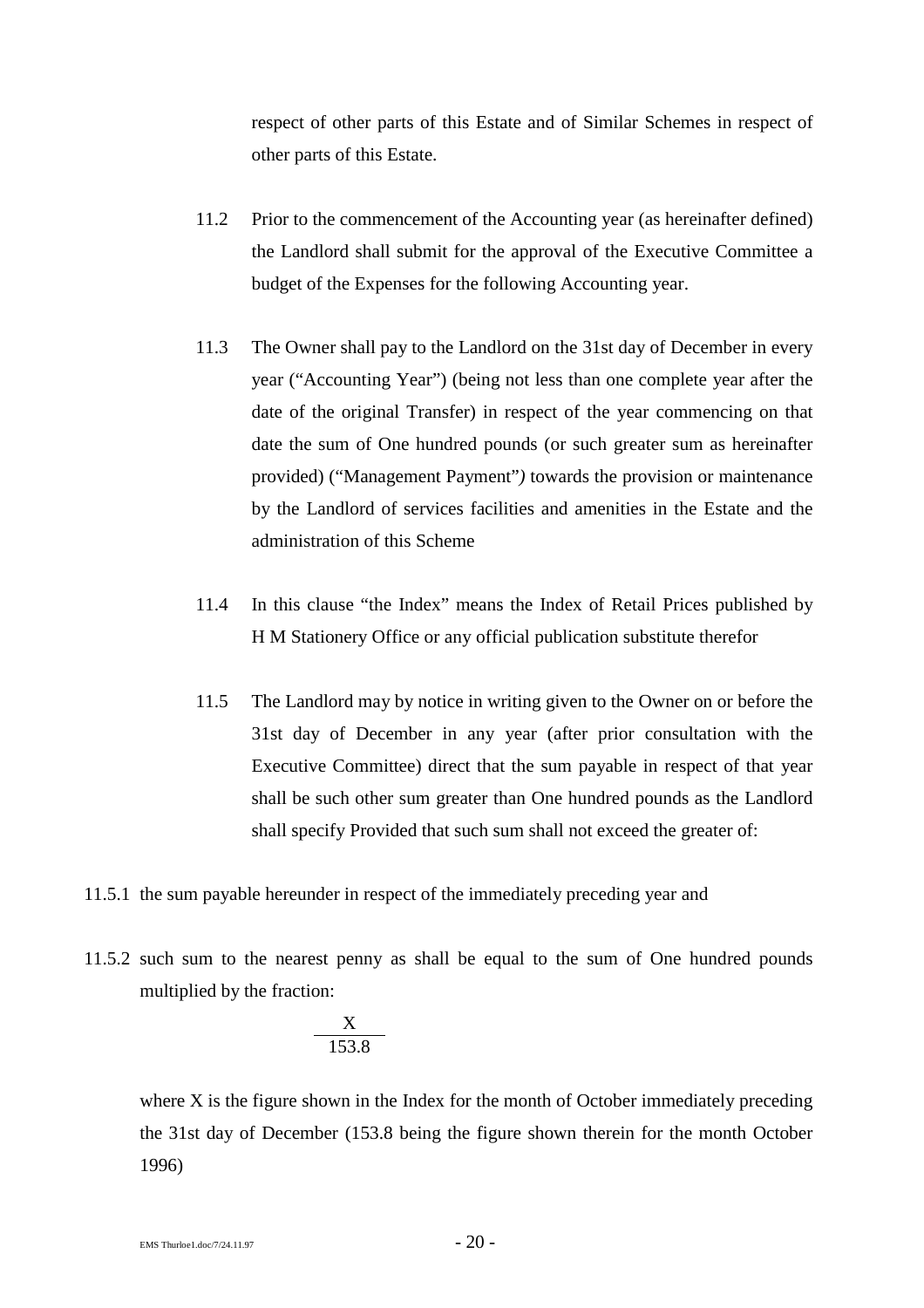- 11.6 In the event of any change after the date hereof in the reference base used to compile the Index the figure taken be shown in the Index after such change shall be the figure which would have been shown in the Index if the reference base currently at the date hereof had been retained
- 11.*7* In the event of it becoming impossible by reason of any change after the date hereof in the methods used to compile the Index or because the Index shall cease to be published or for any other reason whatsoever to implement the foregoing provisions of this clause or if any dispute or question shall arise between the parties hereto with respect to the sum payable or the construction or effect of this clause the determination of such sum or other matter in dispute shall be determined by a single arbitrator to be nominated (in default of agreement between the parties) by the President for the time being of the Royal Institution of Chartered Surveyors in accordance with the Arbitration Act 1996 or any statutory modification or re-enactment thereof for the time being in force who shall have full power to determine that would have been the figure for any month in the index had it continued on the basis and giving the information required for the operation of this clause
- 11.8 Within 3 months after the end of each Accounting Year the Landlord's Surveyor shall make available for inspection at their offices an account of the Expenses and if in any Accounting Year the total amount of all the Management Payments is found to be more than the sum of the Expenses in respect of that Accounting Year the excess shall be credited against the Management Payments for the next Accounting Year and if the total amount of the Expenses is found to be more than the total amount of all the Management Payments for that Accounting Year then the Landlord shall after prior agreement with the Executive Committee increase all the Management Payments for the following year in addition to paragraph 11.5 hereof to cover. For the avoidance of doubt the deficit in respect of any former years (if any) shall be included in the demands for Management Payments for the next Accounting Year.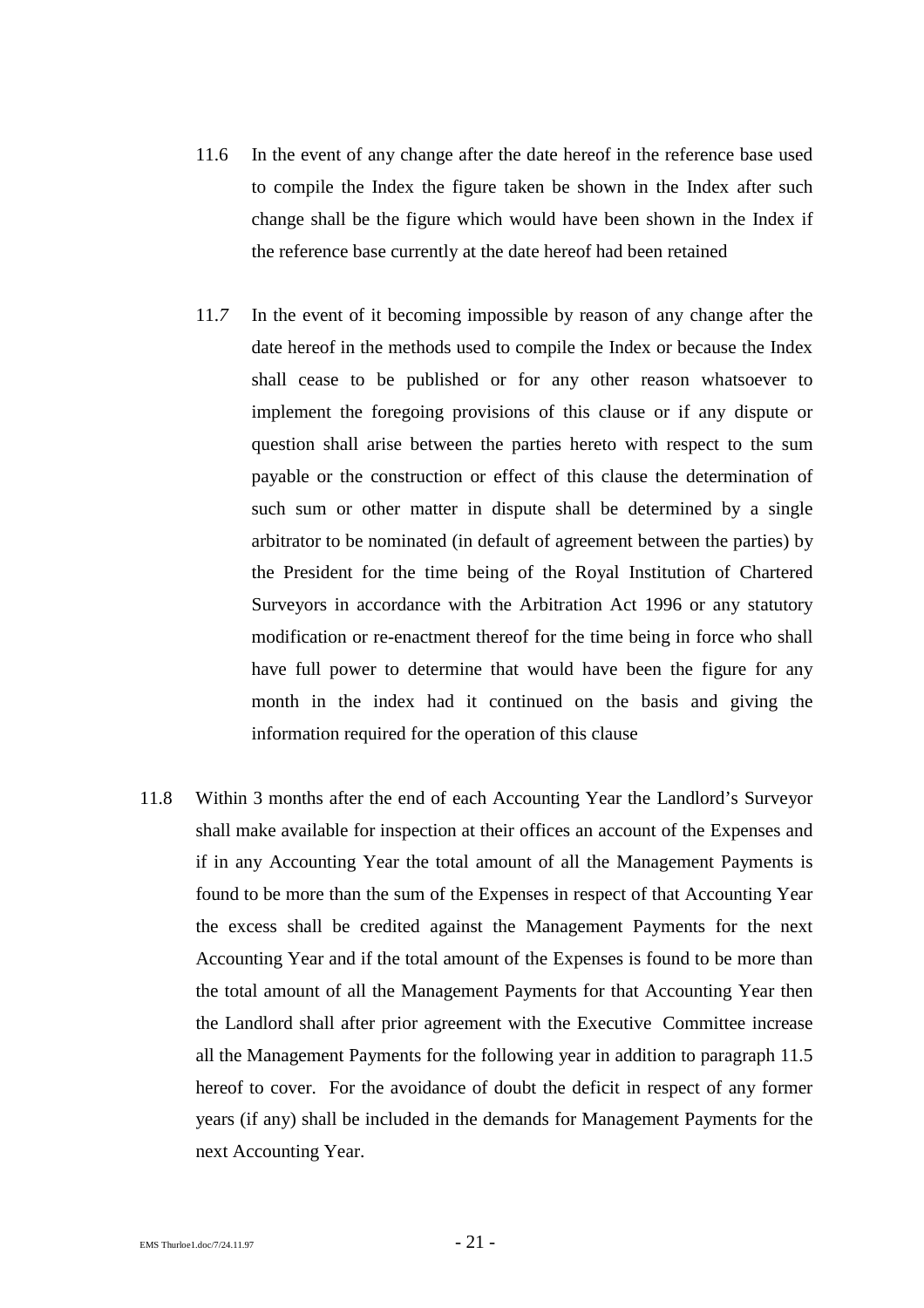### **12. To pay Value Added Tax**

- 12.1 The Owner shall pay to the Landlord any Value Added Tax at the rate for the time being in force properly payable in respect of any supplies made by the Landlord to the Owner in connection with this Scheme and all consideration due from the Owner under the terms of this Scheme shall be exclusive of any Value Added Tax properly payable thereon
- 12.2 Whenever the Owner must reimburse the Landlord in respect of any supplies made to the Landlord in connection with this Scheme the Owner shall also reimburse to the Landlord any Value Added Tax payable by the Landlord in connection with such supplies

### **13. To obtain the necessary consents**

The requirements of this Scheme are without prejudice to the need for the Owner to obtain where necessary any consents from the Local Authority under Planning Public Health Building regulations and other legislation

### **THE THIRD SCHEDULE TO THE SCHEME Obligations of the Landlord**

### **1. To paint exterior**

- 1.1 This Paragraph 1 shall only apply where an enfranchised property is within one of the areas edged red green or blue or hatched black on the Plan and where a Group of Owners and Leaseholders of a Block have not proceeded under Paragraph 9.5 of the Second Schedule
- 1.2 The Landlord shall (unless prevented by circumstances beyond its control) in a good and workmanlike manner prepare for painting and paint all the stucco and iron and other external parts of the enfranchised property previously or usually painted at the times with the materials and generally in such workmanlike manner as hereinafter provided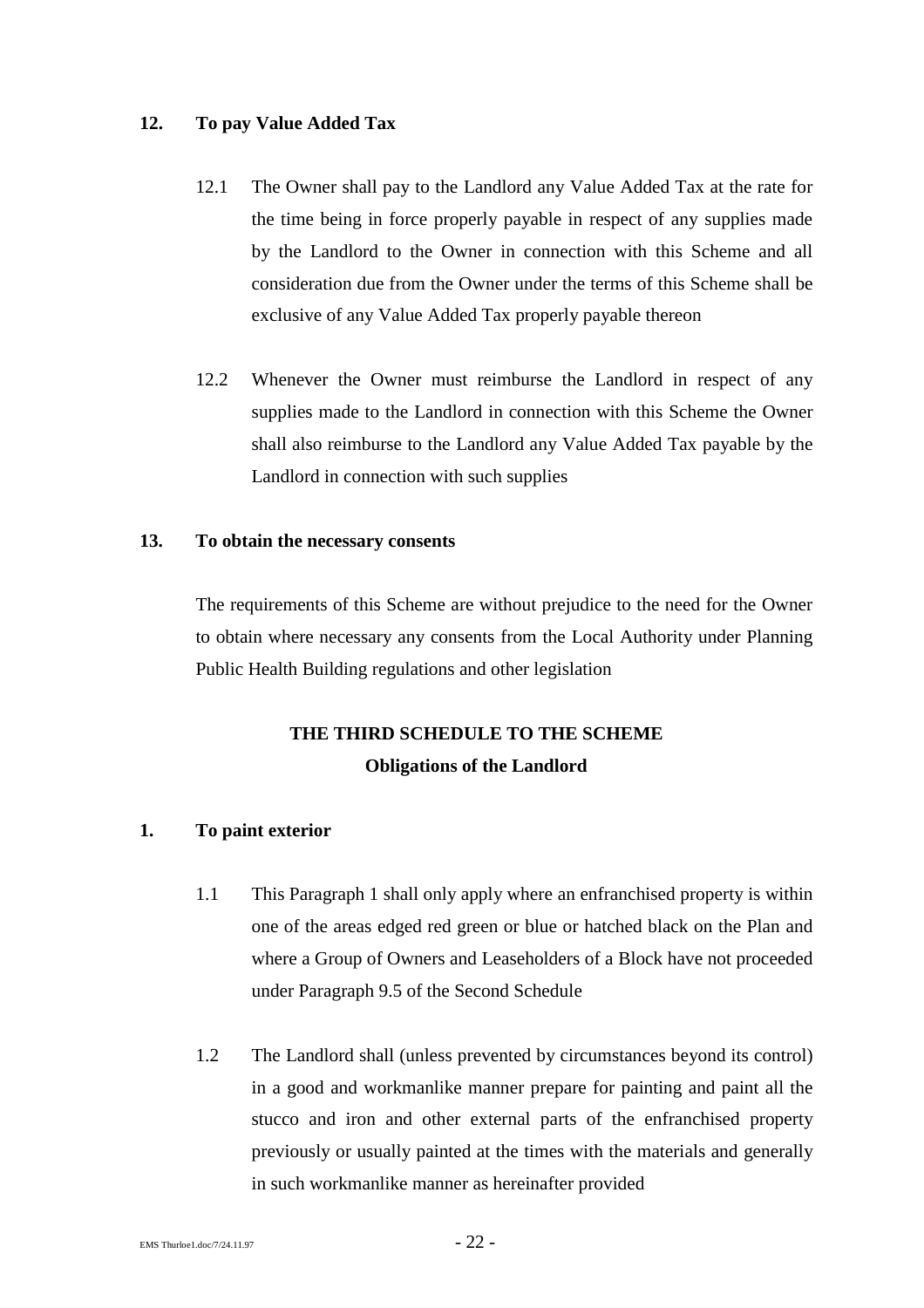- 2.1 The painting referred to in Paragraph 1.2 hereof shall be carried out:
	- (i) at such times (but generally not less than four years after the previous exterior painting) as the Landlord (or the Landlord's Surveyors) shall consider to be reasonably desirable having regard to the condition of the enfranchised property and all other relevant circumstances
	- (ii) with priming coats and undercoats in accordance with good current practice and such good oil colour paint or such liquid or other substances and in accordance with such specifications and generally in such manner as the Landlord (or the Landlord's Surveyors) shall consider to be reasonably desirable having regard to the condition of the enfranchised property and all other relevant circumstances
	- (iii) in accordance with the colour scheme then existing or such other colour or colours as the Landlord (or the Landlord's Surveyors) shall decide
	- (iv) by employing such contractors at such prices on such terms as the Landlord (or the Landlord's Surveyors) shall decide
- 2.2 (a) The Landlord shall cause to be kept a true and proper account of all expenditure incurred in the performance of the obligations contained in Paragraph 1.2 above and shall deliver to each Owner when the works mentioned in Paragraph 1.1 have been completed a record of such expenditure
	- (b) Any Owner may require the Landlord in writing to afford him reasonable facilities for inspecting the accounts receipts and other documents supporting the summary hereinbefore mentioned and for taking copies or extracts therefrom (at the expense of the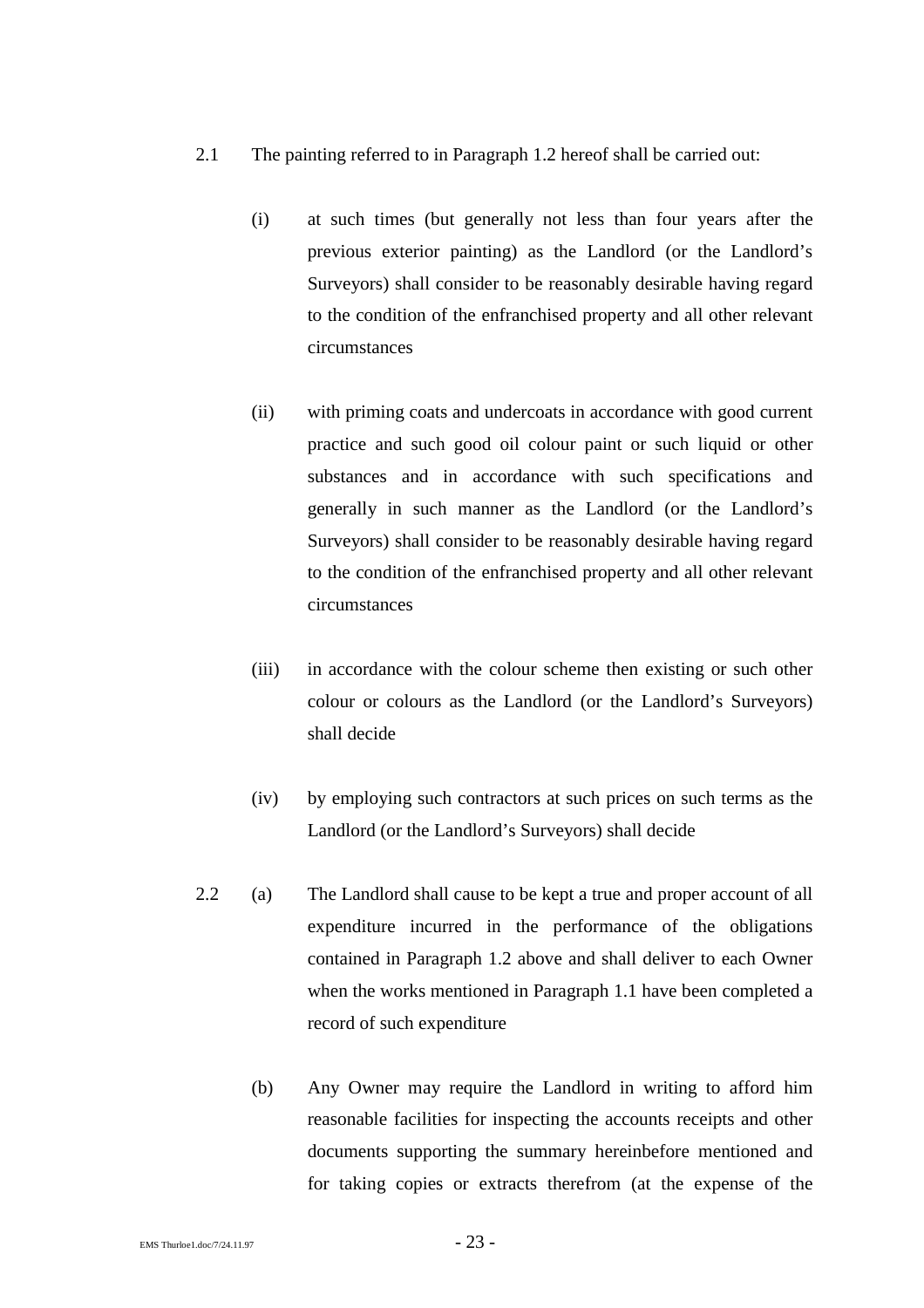Owner) and the Landlord (or the Landlord's Surveyors) shall make such facilities available to the Owner

(c) The proportion of such expenditure properly attributable to and payable by an Owner in respect of his enfranchised property shall be determined by the Landlord's Surveyors acting as experts and not as arbitrators

### **THE FOURTH SCHEDULE TO THE SCHEME Provisions relating to Communal Gardens**

- 1.1 In this Schedule "Garden" means such ornamental garden forming part of the Estate to which an Owner is entitled to have access pursuant to the provisions of this Schedule
- 1.2 The Landlord shall be entitled to delegate at its discretion some or all of its rights and obligations in respect of a Garden to a properly constituted Garden Association consisting of the Owners and Leaseholders who shall reach agreement with the Landlord as to how the Garden can best be managed
- 2. Subject to and in accordance with the provisions of this Schedule:
	- 2.1 The Owners of those properties situate in Alexander Square shown edged red and hatched yellow on the Plan which are enfranchised properties shall have the express right to walk in Alexander Square Gardens edged and hatched red on the Plan
	- 2.2 The Owners of those properties situate in Thurloe Square edged green which are enfranchised properties shall have the express right to walk in the Garden situate in Thurloe Square shown edged and hatched green on the Plan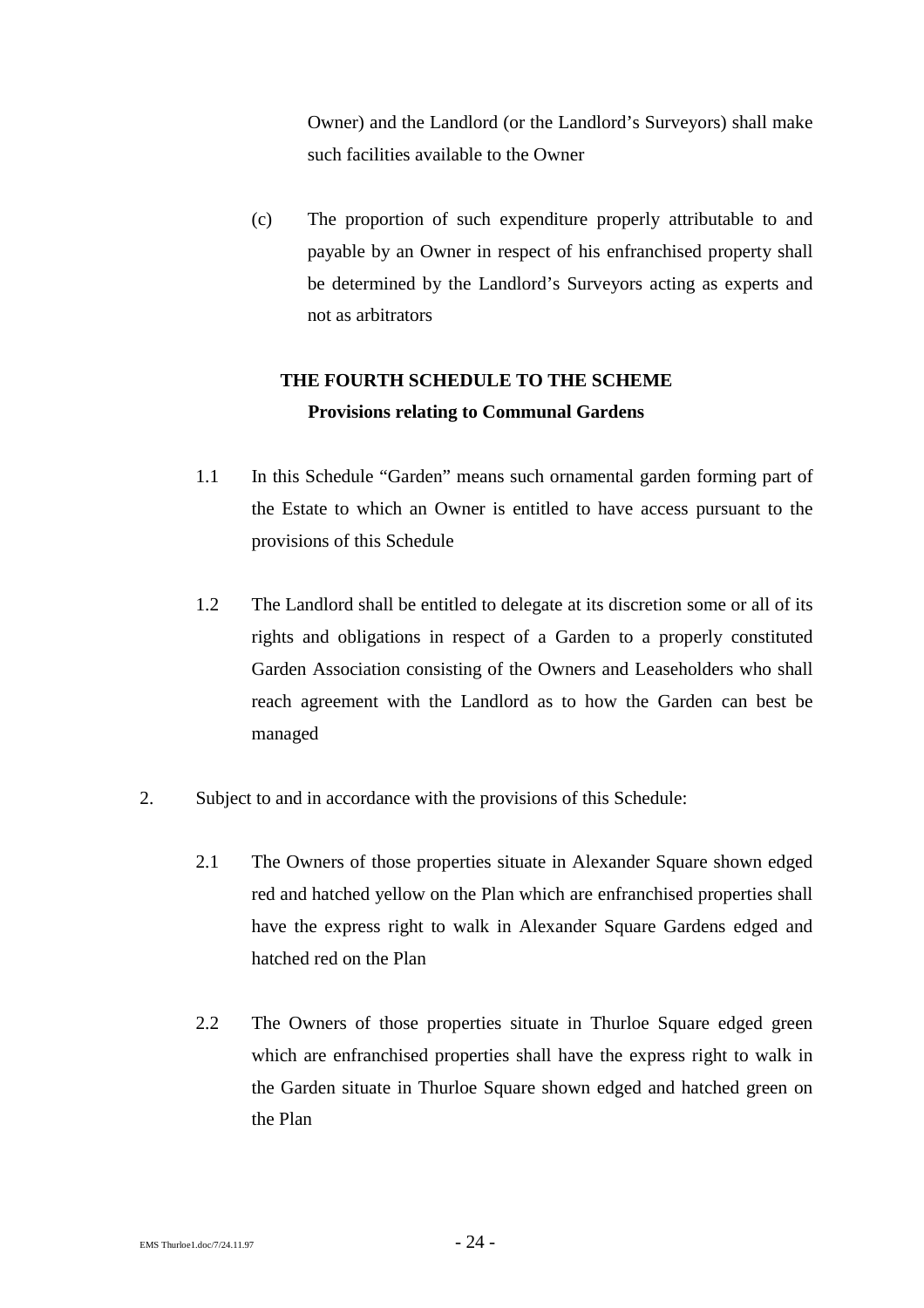- 3. An Owner who is entitled to walk in a Garden shall be entitled to be provided by the Landlord with a key thereto provided that if such key shall be lost the Landlord shall be entitled to charge the Owner a reasonable sum to cover the cost (including administration costs) of replacing any such lost key
- 4. An Owner entitled to walk in a Garden shall pay to the Landlord a reasonable contribution to be determined by the Landlord's Surveyors towards the costs and expenses incurred from time to time by or on behalf of the Landlord in respect of the administration of and services provided in respect of the Garden and the repair maintenance and upkeep of the Garden including (but for the avoidance of doubt and without prejudice to the generality of the foregoing) the keeping of the Garden in neat order and good and tidy condition and the stocking tending and cultivation of the Garden the repair maintenance painting and renewal of the railings surrounding the Garden the repair maintenance and replacement of the irrigation system of the Garden the repair maintenance and decoration of the garden services stores and the employment of such gardeners or other persons and the purchase and maintenance of such machinery and equipment as the Landlord may consider necessary from time to time such contribution to be paid by equal quarterly payments in advance on the usual quarter days in every year the first such payment (being a proportionate payment of the said contribution calculated from the date of enfranchisement to the usual quarter day next following to be paid on completion of the sale to the Owner)
- 5. The Owner will use the Garden in a quiet and orderly manner and in accordance with such garden rules as may be made from time to time by the Landlord or the Landlord's Surveyors for the proper management and control of the Garden and not to use or permit the same to be used in a manner which may cause any nuisance or annoyance to the Landlord or the Landlord's tenants or to other Owners or cause damage to the Garden or any adjoining or neighbouring building (including the enfranchised property)
- 6. Notwithstanding the foregoing provisions of this Schedule or any of them the Landlord may suspend (for any period or periods at its discretion) or cancel an Owner's right to walk in a Garden if the Owner shall at any time fail to observe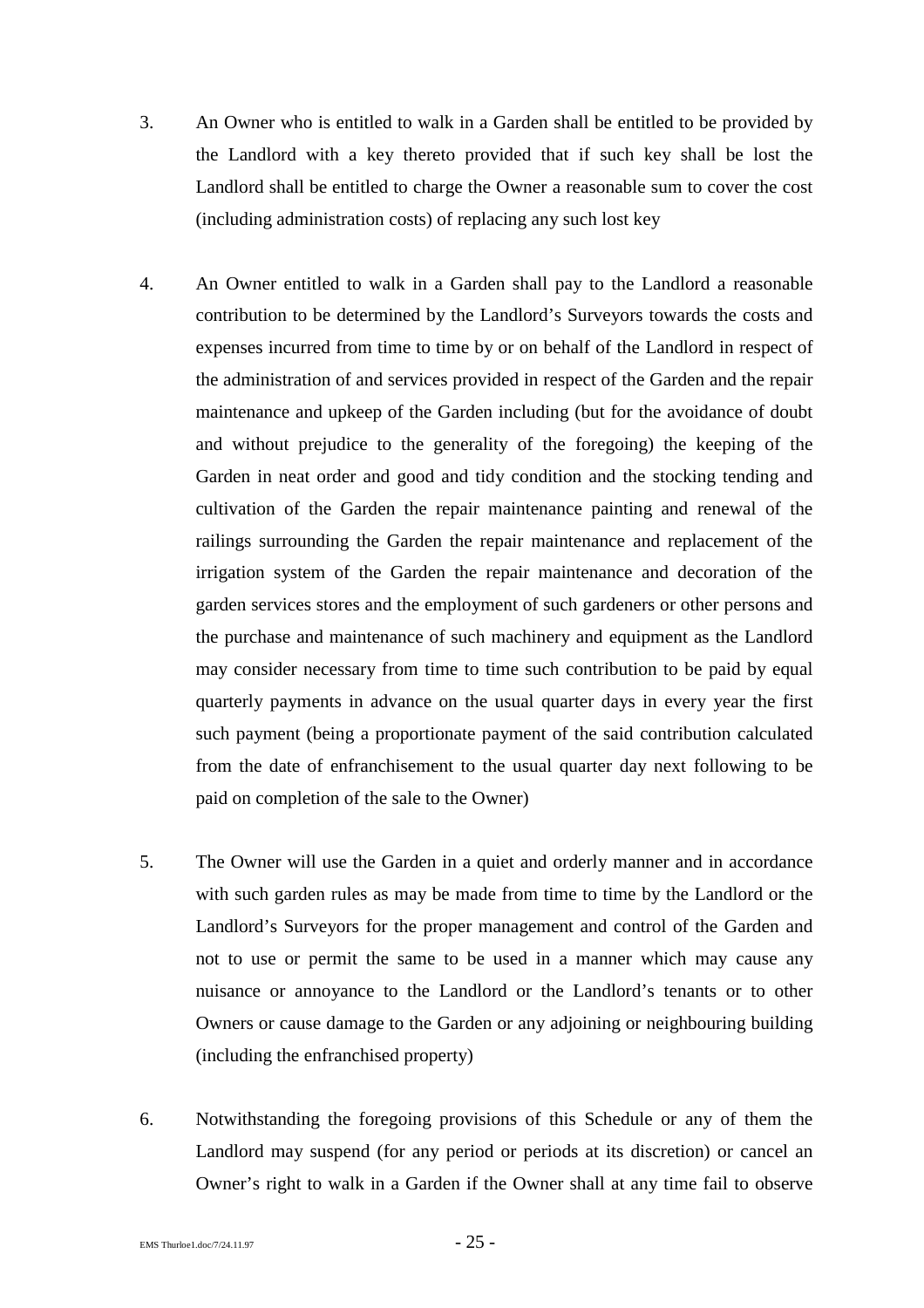and perform any of the obligations on his part contained in this Schedule including (without prejudice to the generality of the foregoing) the payment of any sum due to the Landlord and the Landlord may also suspend (for such period or periods as may be reasonable) such right in the event of work being undertaken to or in the Garden which makes the closure thereof reasonably necessary

### **THE FIFTH SCHEDULE TO THE SCHEME Provisions relating to properties in certain roadways**

1. In this Schedule the following expressions shall have the following meanings namely:

"Alexander Square" The private roadway shown coloured brown on the Plan

"Thurloe Close" The private roadway shown coloured purple on the Plan and including the paved courtyard and glass covered footway

"Thurloe Place Roadway" being the private access road for Amberwood House or Thurloe Lodge and their garages shown coloured orange on the Plan

- 2. An Owner of an enfranchised property situated in Alexander Square shall pay on demand to the Landlord a fair and proper proportion (to be determined by the Surveyor for the time being of the Landlord) of the expense to the Landlord of repairing and keeping in good and substantial repair and condition and cleaning and lighting Alexander Square including the railings
- 3. An Owner of an enfranchised property situated in Thurloe Close shall pay on demand to the Landlord a fair and proper proportion (to be determined by the Landlord's Surveyor) of the expense to the Landlord of repairing and keeping in good and substantial repair and condition and cleaning and lighting Thurloe Close including the paved courtyard and the drains thereof the glass covered footway along the length of the flank wall of No 22 Alexander Place and No 1 Thurloe Close and the wrought iron gates at the entrance together with the brick and stone supporting pillars and all the wiring and apparatus and for the upkeep of the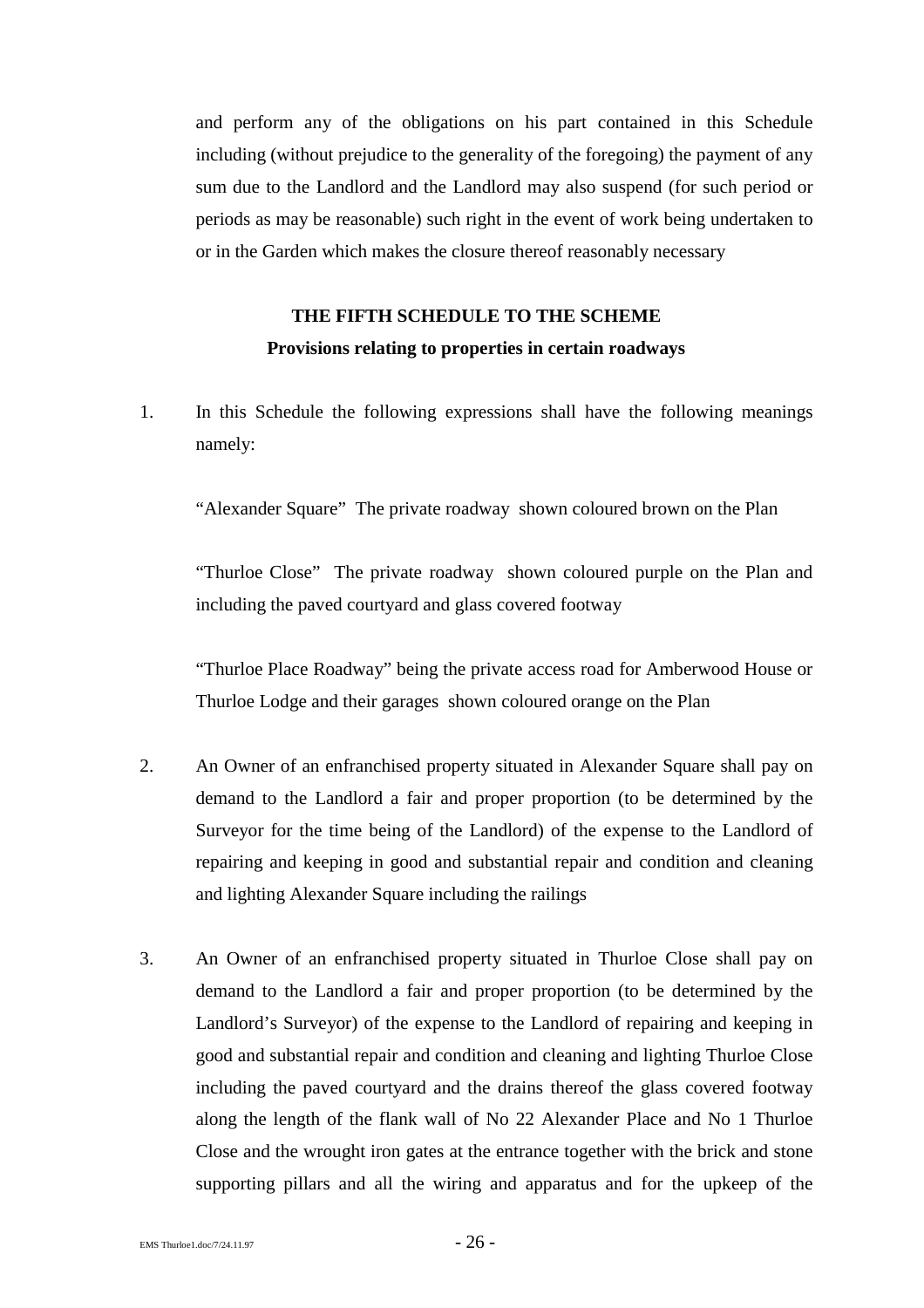ornamental flowerbeds at present situate in the paved courtyard and further to maintain the drainage of surface water from Thurloe Close and the paved courtyard

4. An Owner of either Amberwood House or Thurloe Lodge following enfranchisement shall pay on demand to the Landlord a fair and proper proportion (to be determined by the Landlord's Surveyor) of the expense to the Landlord of repairing and keeping in good and substantial repair and condition and cleaning and lighting Thurloe Place Roadway.

### **THE SIXTH SCHEDULE TO THE SCHEME Provision for the Executive Committee**

- 1. (i) In this Schedule "the Owners" means the enfranchised Owners for the time being and the Leaseholders for the time being of the unenfranchised property and "Owner" has a corresponding meaning
	- (ii) Where there are two or more Owners of any property they shall count as one for the purposes of this Schedule and the giving of any notice addressed to any one of them shall be sufficient
	- (iii) At any meeting only one of such Owners shall be entitled to cast a vote, whether in person or by proxy, and in the case of any dispute the chairman of the meeting shall determine which of them shall be entitled to vote
	- (iv) An Owner entitled to attend and vote at a meeting may appoint one or more proxies to attend and vote instead of him or her. A proxy need not be an Owner. Completion and return of a form of proxy does not preclude an Owner from attending the meeting and voting in person.
	- (v) To be valid the form of proxy must be deposited at the offices of the Landlord's Surveyor no later than 48 hours prior to the meeting.
- 2. In this Schedule "the Association" means:-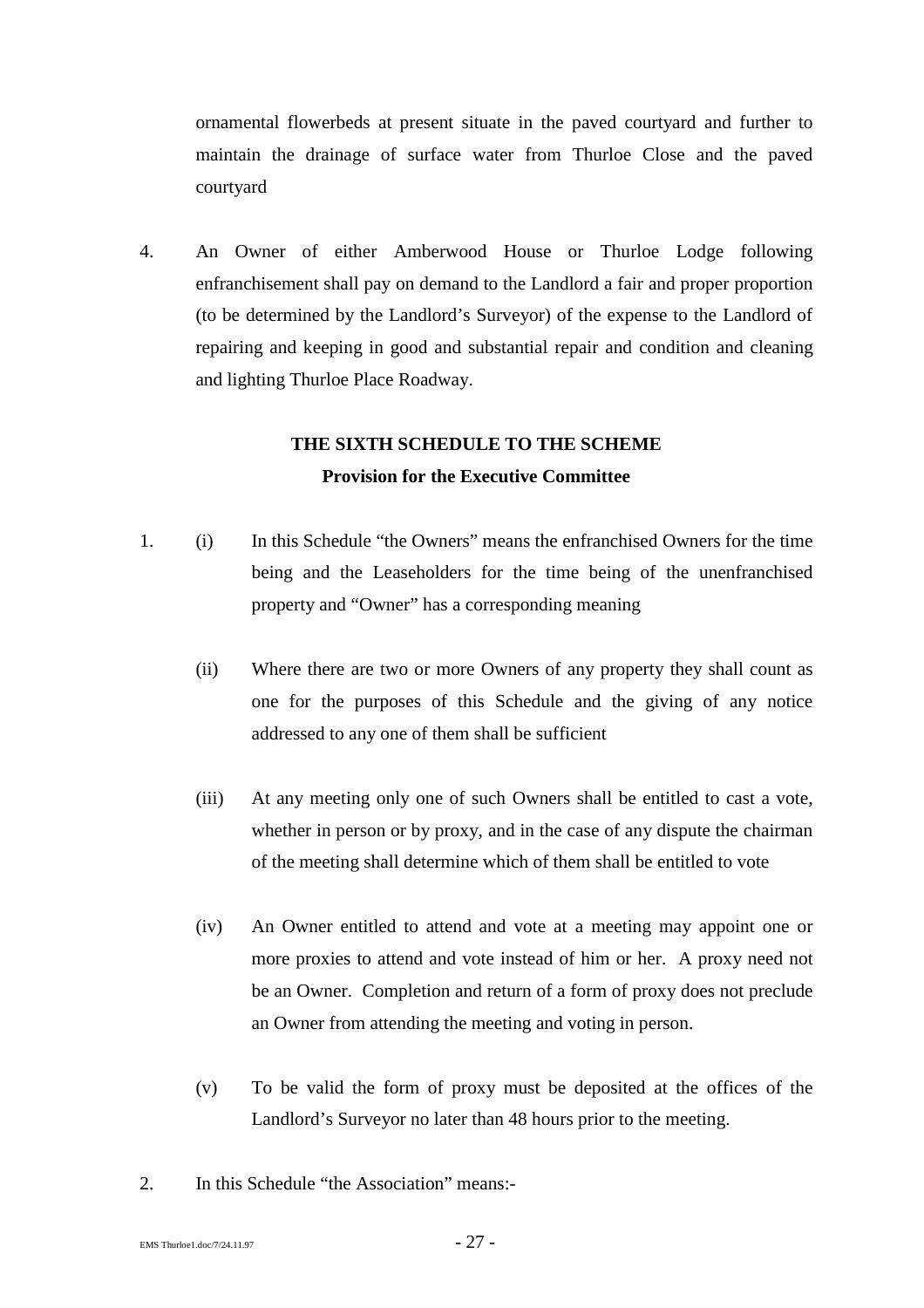- (i) Until 30th June 1998 the unincorporated association at present known as "The Thurloe Leaseholders' Association"
- (ii) Thereafter any association (whether or not The Thurloe Leaseholders' Association) of which (a) all the Owners are eligible to be members (b) at least one-half of the Owners are members (c) the Owners constitute a majority of the members And if there shall be more than one such association the one having the most Owners as members
- (iii) In default of any such association under sub-paragraph (ii) for the time being existing at any time after the 30th June 1998 the Landlord who may delegate their powers to any suitable body
- 3. There shall be an Executive Committee of eleven members to be appointed as follows:-
	- (i) Three members (hereinafter called "the Estate Members") to be nominated by the Landlord
	- (ii) eight members (hereinafter called "the Owner Members") to be elected by the Owners or otherwise appointed to represent one of the following

7-11 (inclusive) North Terrace

5-20 (inclusive) Alexander Square

{21-24 (inclusive) Alexander Square {and 1-33 odd and 2-22 even South Terrace

- 1-21 odd and 2-22 even Alexander Place
- 9-33 (inclusive) Thurloe Square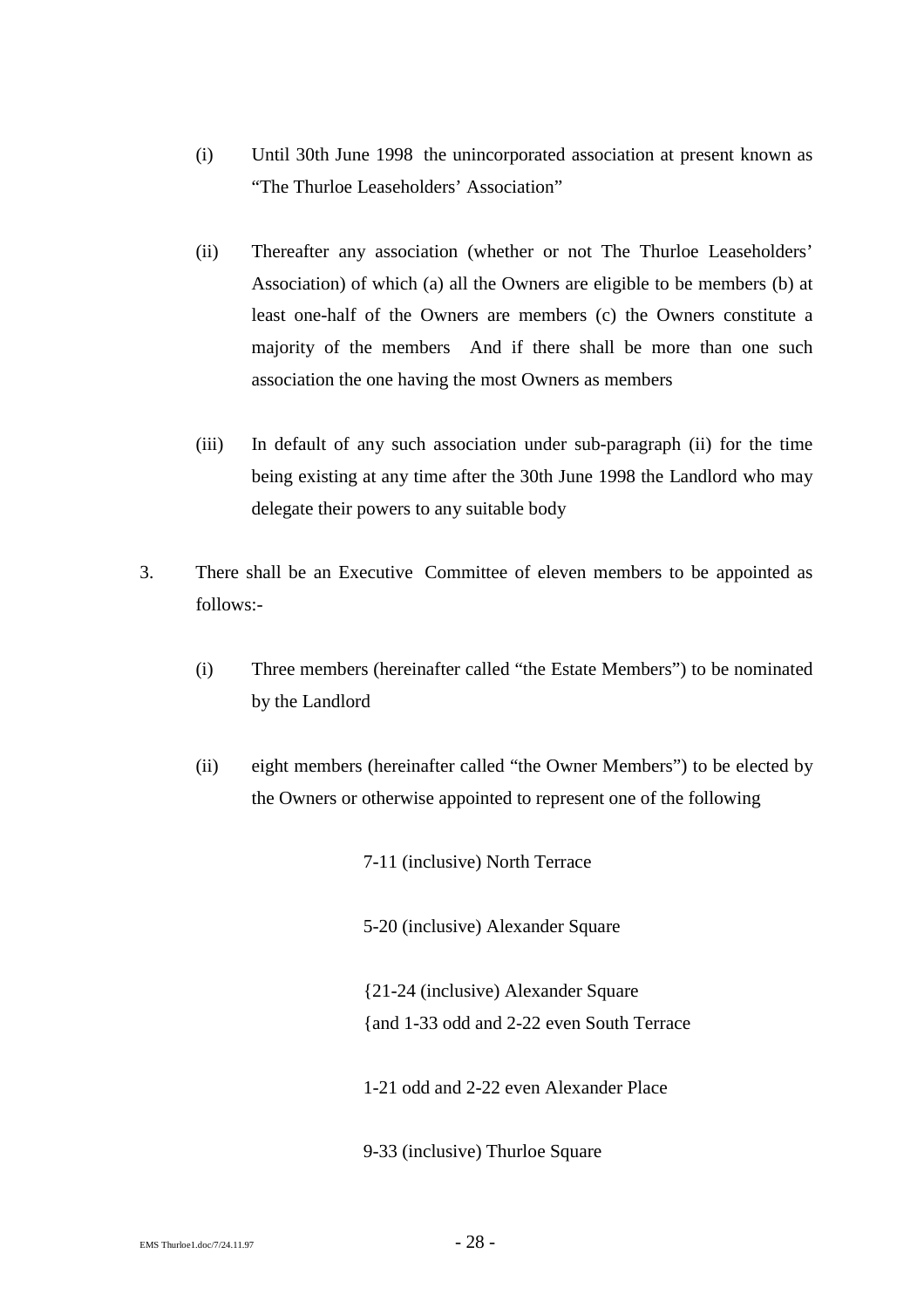34-49 (inclusive but excluding 45 and 46) Thurloe Square

{18-21 Thurloe Place and 1-11 Thurloe Street odd and {12-16 Thurloe Place and Amberwood House and Thurloe {Lodge and

1-10 Thurloe Close (inclusive)

- 4. (i) The Association shall convene meetings of the Owners to elect the Owner Members the first meeting to be held before the 30th June 1997 and subsequent meetings to be held during period of six months before 30th June every fourth subsequent year
	- (ii) Every such meeting shall be convened by notice sent by the Association to all the Owners (whether or not members of the Association) (a) giving not less than 21 days' notice of the meeting and its purpose (b) inviting the Owners to nominate one or more candidates for election as Owner Members not less than 7 days before the date of the meeting and (c) informing the Owners of their right to vote by proxy Any incidental failure to give notice of the meeting shall not invalidate the meeting or any election made at the meeting unless twenty or more Owners have not been duly notified For the purpose of convening such meeting the Landlord at the request of the Association shall supply to the Association a current list of the Owners
	- (iii) The persons eligible to be Owner Members shall be (a) any Owner (b) any person beneficially interested in the property owned by an Owner and (c) the spouse of any Owner or of such person as aforesaid
	- (iv) The chairman of each such meeting shall be the chairman for the time being of the Association or (if none) a person chosen by the persons present at the meeting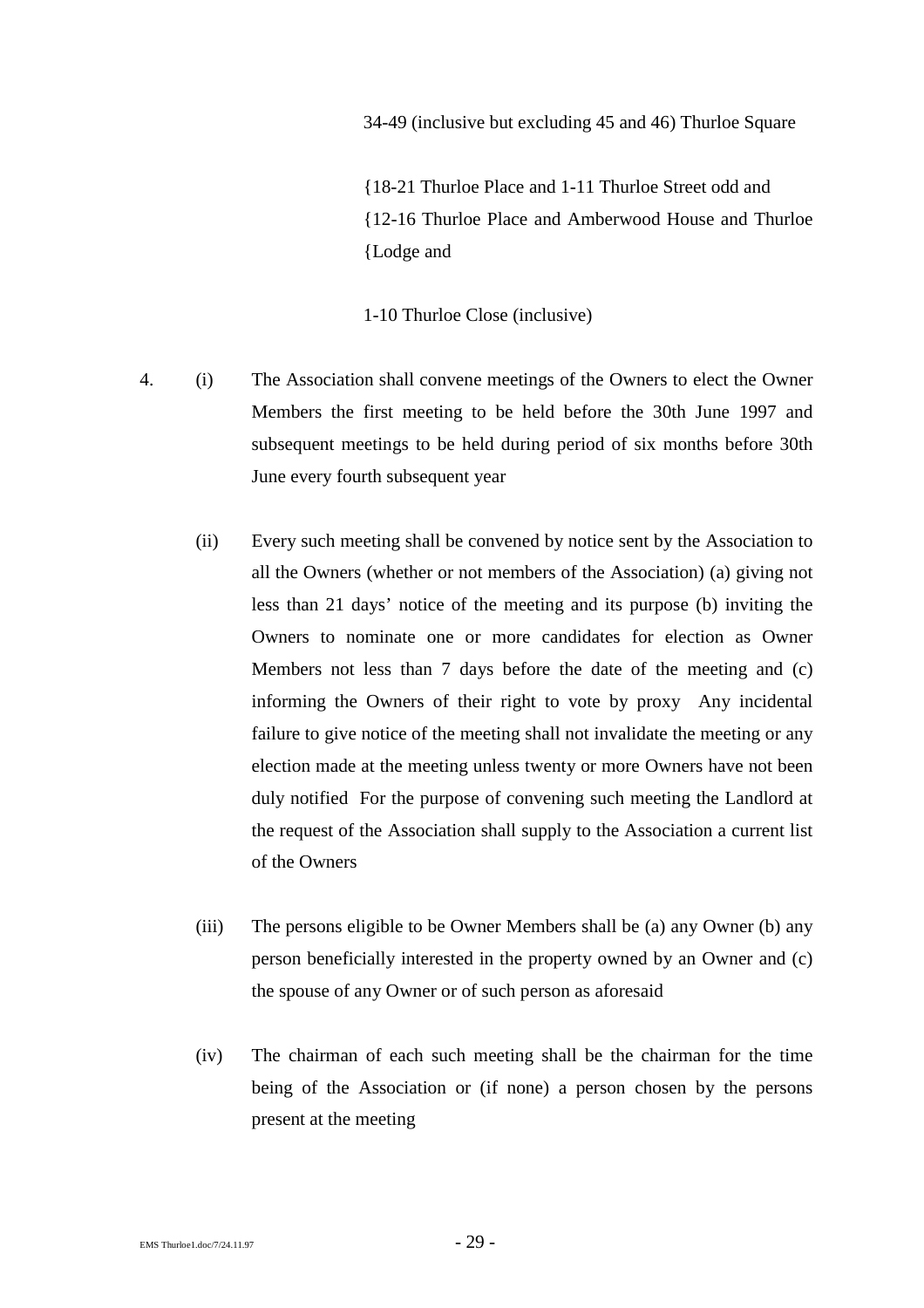- (v) At each meeting the Owners (but no other persons) shall elect from the eligible persons nominated eight Owner Members If less than eight nominations are received previously in due time nominations may be made by any person present at the meeting Each owner shall be entitled to vote for eight candidates and the eight candidates who receive the highest individual votes shall be the Owner Members
- (vi) An Owner Member when elected shall serve until the next election unless he shall cease to be eligible to be an Owner Member or shall resign but shall be eligible for re-election
- (vii) On any casual vacancy in the number of Owner Members occurring the Association shall nominate any eligible person to fill the vacancy
- 5. Any Estate Member or Owner Member of the Executive Committee shall have power to nominate any person of full age to act as his alternate for any meeting of the Executive Committee provided that notice of such appointment shall be given by the Estate Member or Owner Member himself to the Secretary of the Executive Committee prior to the meeting for which such alternate is appointed Such appointment shall be valid for the meeting to which it relates or any adjournment or adjournments thereof unless withdrawn by the person making the appointment An alternate member of the Executive Committee shall have and be able to exercise all the powers of the member of the Executive Committee appointing him
- 6. Subject as aforesaid the Executive Committee shall at a time mutually convenient to the members thereof meet at least once a year and on such other occasions as they may from time to time decide
- 7. Notices of Executive Committee meetings shall be given not less than fourteen days prior to the date thereof and such notices shall be delivered to the last known addresses of the members of the Executive Committee Non-delivery or nonreceipt of any notices convening a meeting of the Executive Committee shall not